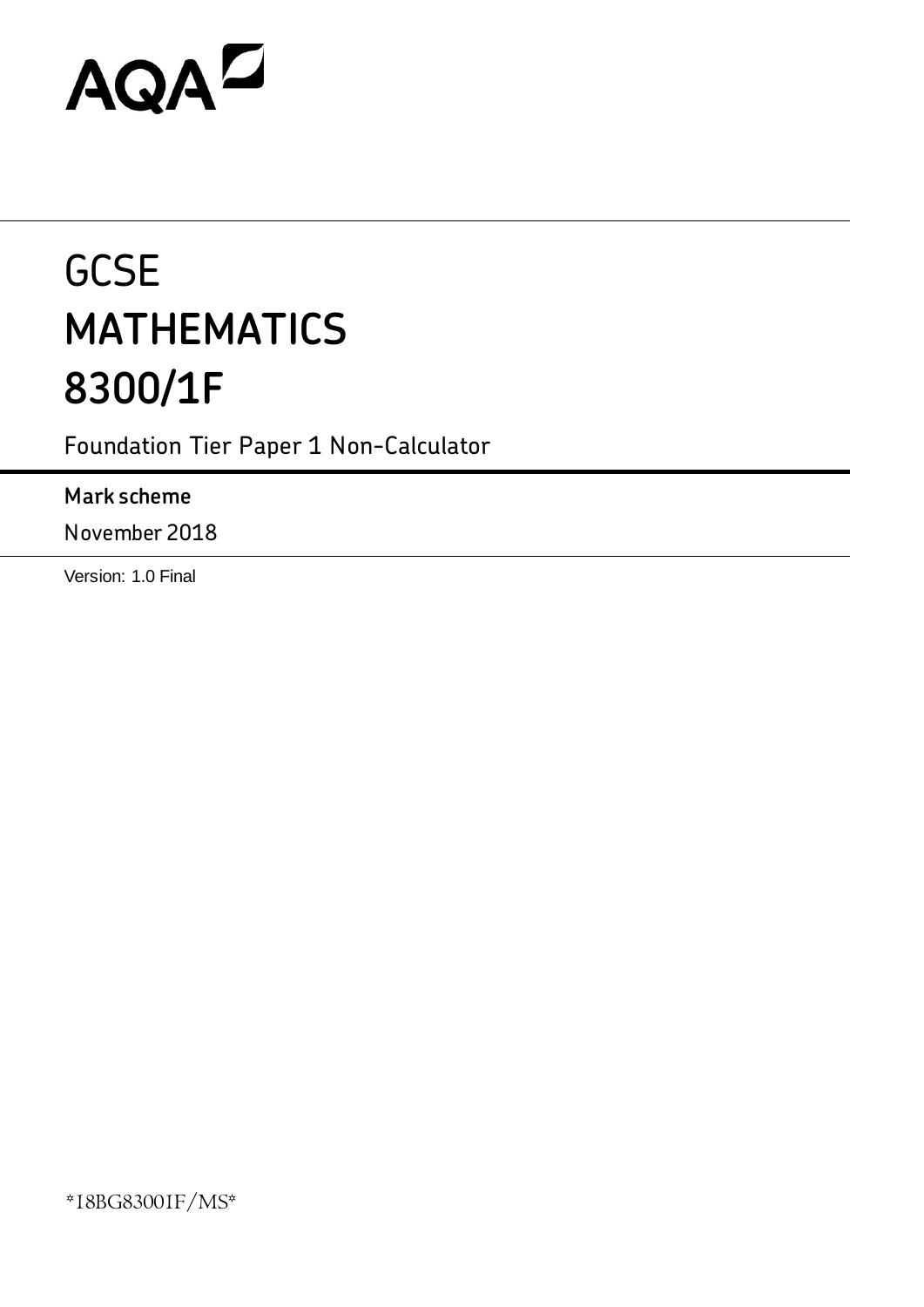Mark schemes are prepared by the Lead Assessment Writer and considered, together with the relevant questions, by a panel of subject teachers. This mark scheme includes any amendments made at the standardisation events which all associates participate in and is the scheme which was used by them in this examination. The standardisation process ensures that the mark scheme covers the students' responses to questions and that every associate understands and applies it in the same correct way. As preparation for standardisation each associate analyses a number of students' scripts. Alternative answers not already covered by the mark scheme are discussed and legislated for. If, after the standardisation process, associates encounter unusual answers which have not been raised they are required to refer these to the Lead Assessment Writer.

It must be stressed that a mark scheme is a working document, in many cases further developed and expanded on the basis of students' reactions to a particular paper. Assumptions about future mark schemes on the basis of one year's document should be avoided; whilst the guiding principles of assessment remain constant, details will change, depending on the content of a particular examination paper.

Further copies of this mark scheme are available from aqa.org.uk

Copyright © 2018 AQA and its licensors. All rights reserved.

AQA retains the copyright on all its publications. How ever, registered schools/colleges for AQA are permitted to copy material from this booklet for their ow n internal use, w ith the following important exception: AQA cannot give permission to schools/colleges to photocopy any material that is acknow ledged to a third party even for internal use w ithin the centre.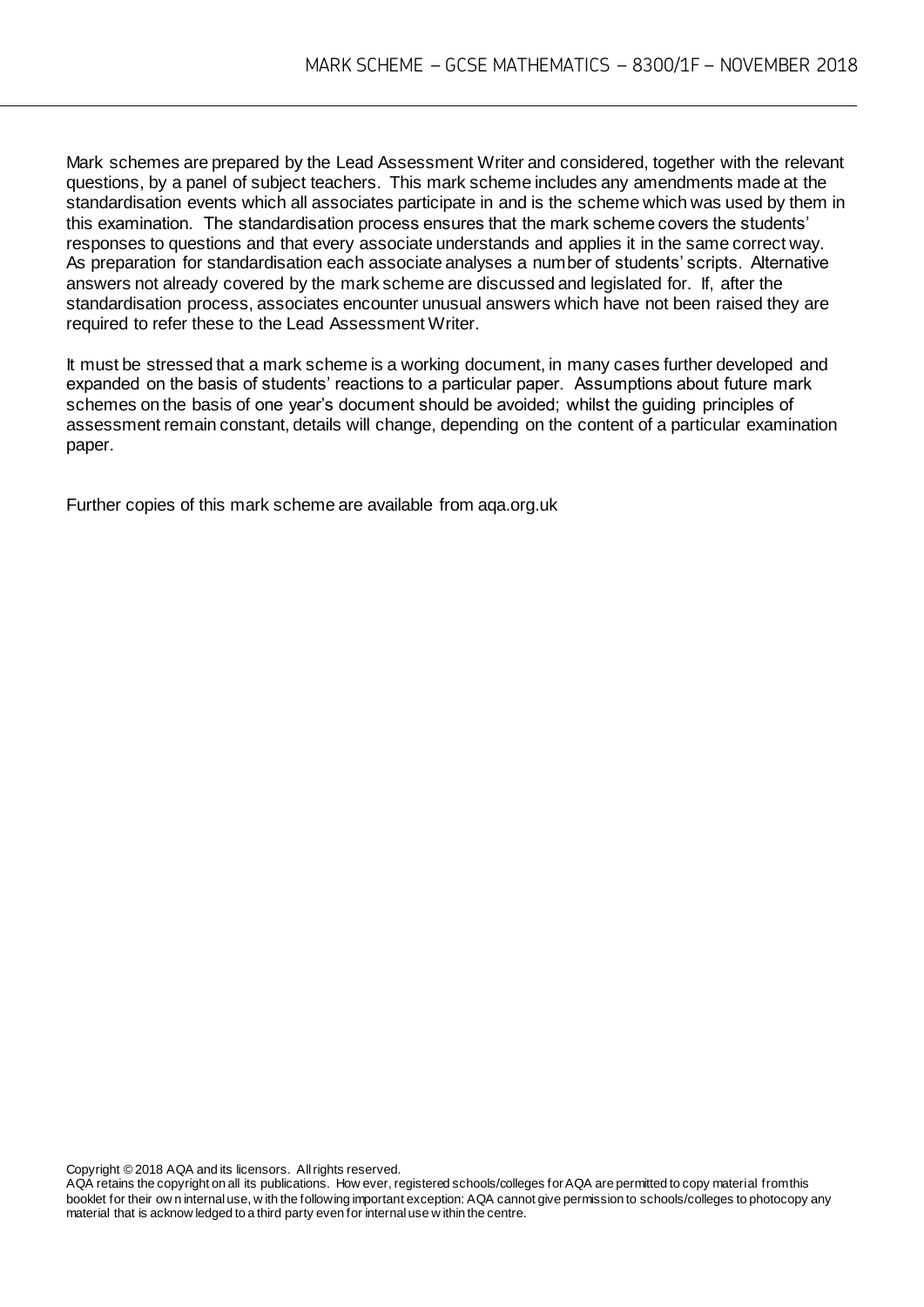#### **Glossary for Mark Schemes**

GCSE examinations are marked in such a way as to award positive achievement wherever possible. Thus, for GCSE Mathematics papers, marks are awarded under various categories.

If a student uses a method which is not explicitly covered by the mark scheme the same principles of marking should be applied. Credit should be given to any valid methods. Examiners should seek advice from their senior examiner if in any doubt.

| M               | Method marks are awarded for a correct method which could lead<br>to a correct answer.                                                       |
|-----------------|----------------------------------------------------------------------------------------------------------------------------------------------|
| A               | Accuracy marks are awarded when following on from a correct<br>method. It is not necessary to always see the method. This can be<br>implied. |
| B               | Marks awarded independent of method.                                                                                                         |
| ft              | Follow through marks. Marks awarded for correct working<br>following a mistake in an earlier step.                                           |
| <b>SC</b>       | Special case. Marks awarded for a common misinterpretation<br>which has some mathematical worth.                                             |
| M dep           | A method mark dependent on a previous method mark being<br>awarded.                                                                          |
| <b>B</b> dep    | A mark that can only be awarded if a previous independent mark<br>has been awarded.                                                          |
| <b>oe</b>       | Or equivalent. Accept answers that are equivalent.                                                                                           |
|                 | eg accept 0.5 as well as $\frac{1}{2}$                                                                                                       |
| [a, b]          | Accept values between a and b inclusive.                                                                                                     |
| [a, b)          | Accept values $a \leq$ value $\leq b$                                                                                                        |
| 3.14            | Accept answers which begin 3.14 eg 3.14, 3.142, 3.1416                                                                                       |
| Use of brackets | It is not necessary to see the bracketed work to award the marks.                                                                            |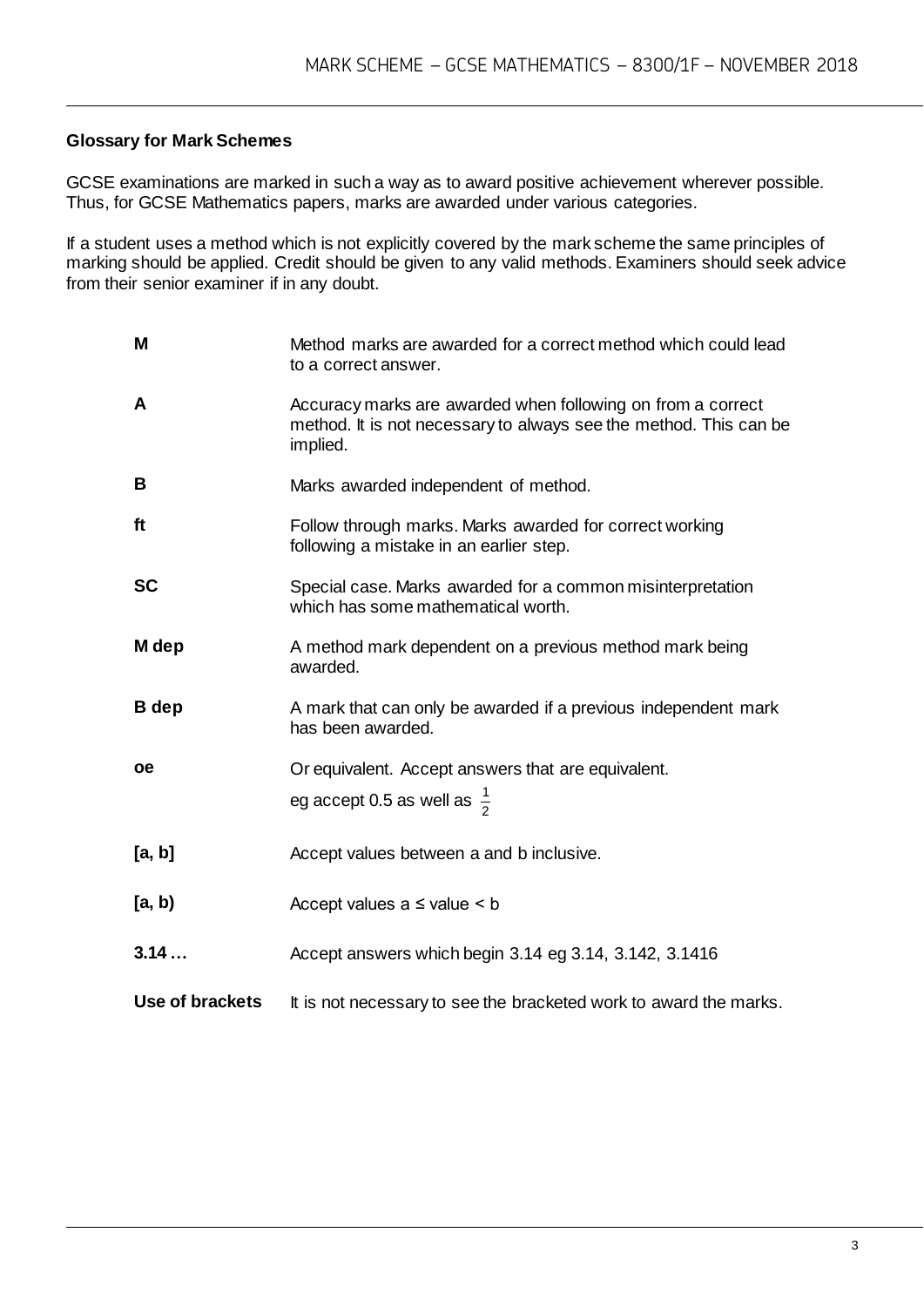Examiners should consistently apply the following principles

#### **Diagrams**

Diagrams that have working on them should be treated like normal responses. If a diagram has been written on but the correct response is within the answer space, the work within the answer space should be marked. Working on diagrams that contradicts work within the answer space is not to be considered as choice but as working, and is not, therefore, penalised.

#### **Responses which appear to come from incorrect methods**

Whenever there is doubt as to whether a student has used an incorrect method to obtain an answer, as a general principle, the benefit of doubt must be given to the student. In cases where there is no doubt that the answer has come from incorrect working then the student should be penalised.

#### **Questions which ask students to show working**

Instructions on marking will be given but usually marks are not awarded to students who show no working.

#### **Questions which do not ask students to show working**

As a general principle, a correct response is awarded full marks.

#### **Misread or miscopy**

Students often copy values from a question incorrectly. If the examiner thinks that the student has made a genuine misread, then only the accuracy marks (A or B marks), up to a maximum of 2 marks are penalised. The method marks can still be awarded.

#### **Further work**

Once the correct answer has been seen, further working may be ignored unless it goes on to contradict the correct answer.

#### **Choice**

When a choice of answers and/or methods is given, mark each attempt. If both methods are valid then M marks can be awarded but any incorrect answer or method would result in marks being lost.

#### **Work not replaced**

Erased or crossed out work that is still legible should be marked.

#### **Work replaced**

Erased or crossed out work that has been replaced is not awarded marks.

#### **Premature approximation**

Rounding off too early can lead to inaccuracy in the final answer. This should be penalised by 1 mark unless instructed otherwise.

#### **Continental notation**

Accept a comma used instead of a decimal point (for example, in measurements or currency), provided that it is clear to the examiner that the student intended it to be a decimal point.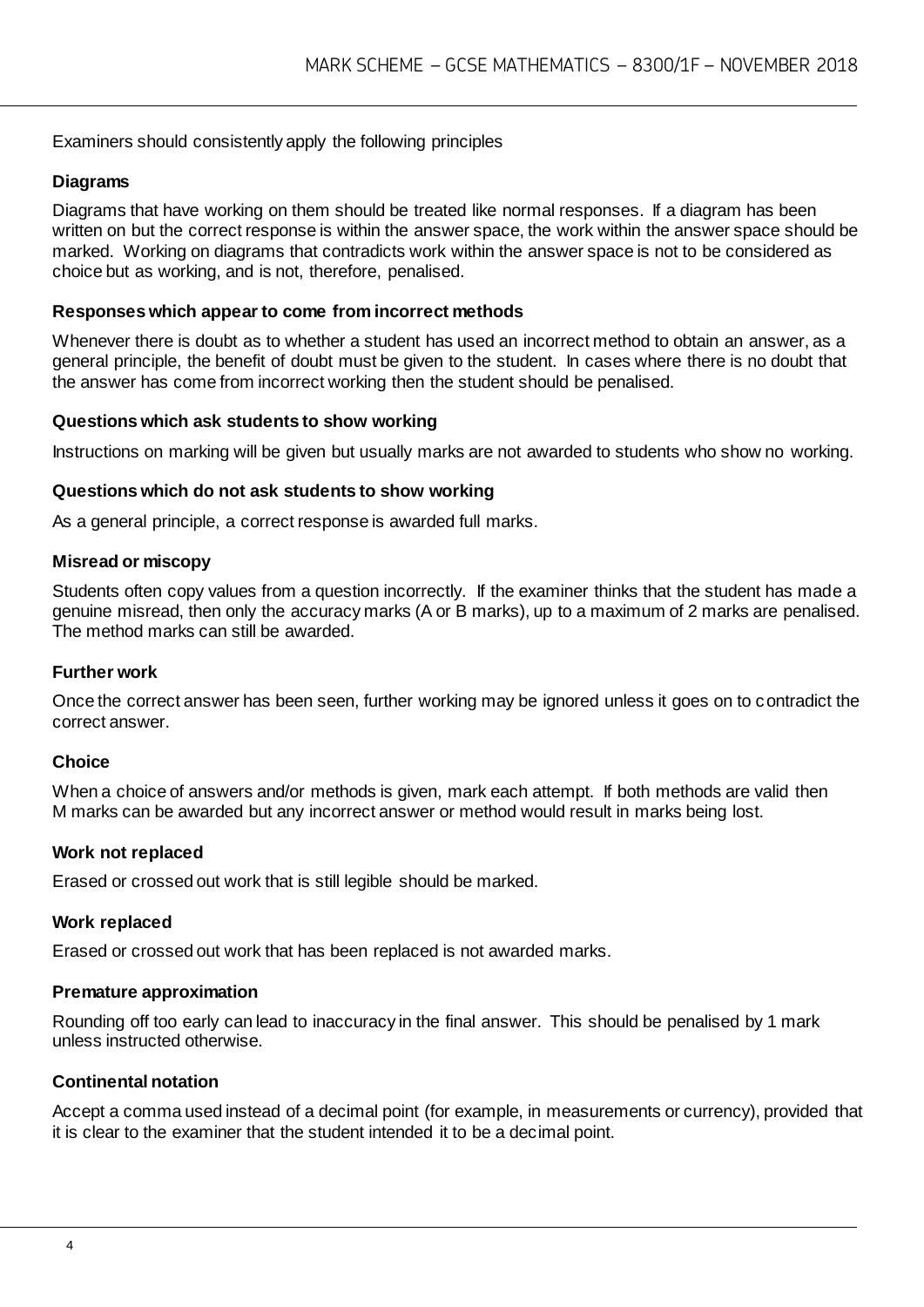| Question                | Answer        | <b>Mark</b>    | <b>Comments</b> |
|-------------------------|---------------|----------------|-----------------|
|                         |               |                |                 |
|                         | $-11$         | <b>B1</b>      |                 |
|                         |               |                |                 |
| $\mathbf{2}$            | Mode          | <b>B1</b>      |                 |
|                         |               |                |                 |
| 3                       | 0.95          | <b>B1</b>      |                 |
|                         |               |                |                 |
| $\overline{\mathbf{4}}$ | Circumference | B <sub>1</sub> |                 |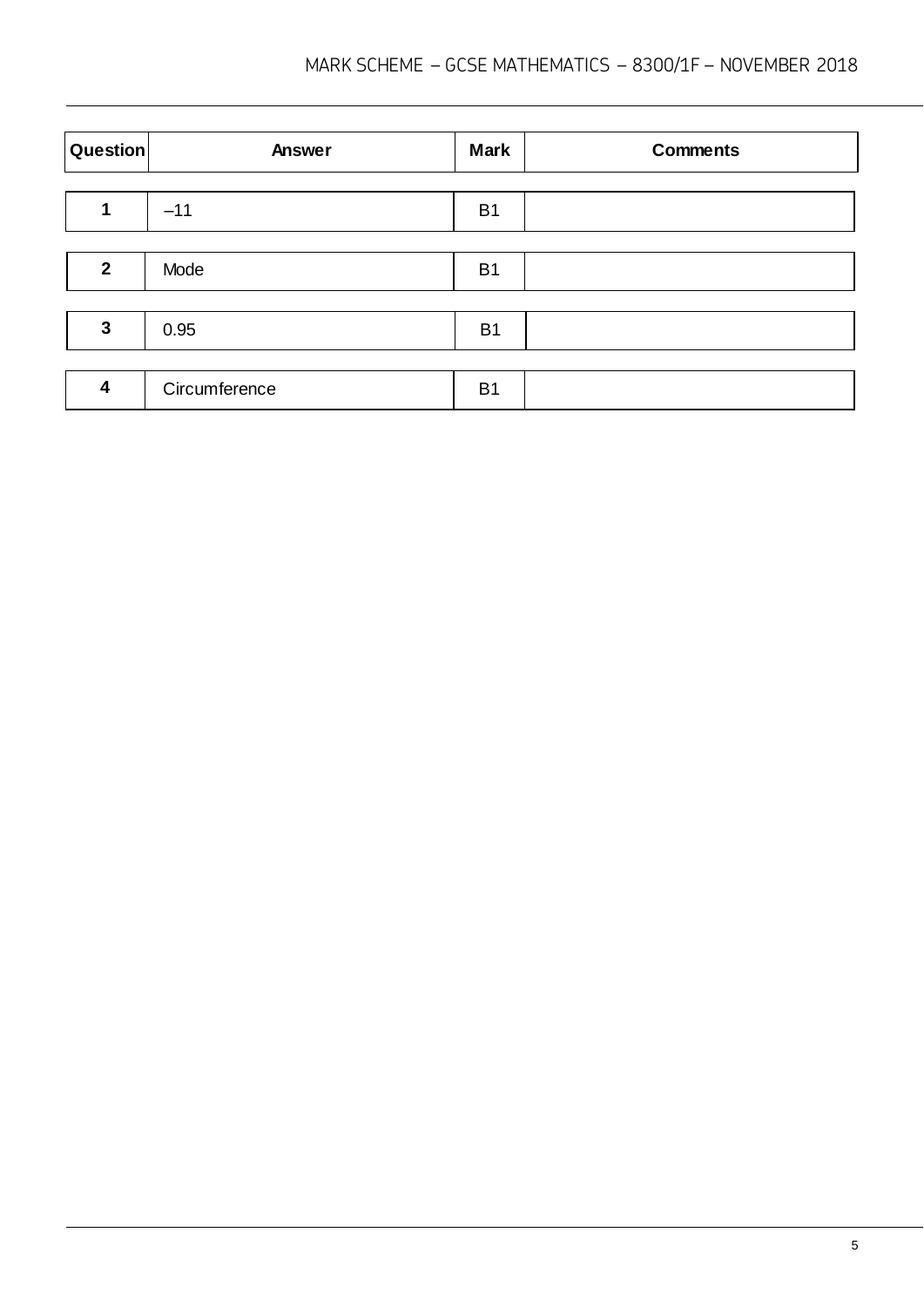| Question |                                                                                                                                                             |                                                                       | Answer | <b>Mark</b>    | <b>Comments</b>                                                                                                                            |
|----------|-------------------------------------------------------------------------------------------------------------------------------------------------------------|-----------------------------------------------------------------------|--------|----------------|--------------------------------------------------------------------------------------------------------------------------------------------|
|          |                                                                                                                                                             | <b>Alternative method 1</b>                                           |        |                |                                                                                                                                            |
|          | 8 3<br>$\begin{array}{@{}c@{\hspace{1em}}c@{\hspace{1em}}c@{\hspace{1em}}}\n \times & & 2 & 6 \\ \hline\n & 4 & 9 & 8\n \end{array}$<br>1 6 6 0<br>or<br>26 |                                                                       |        | M <sub>1</sub> | at least one row correct, with the 0<br>correct for multiplication by the multiple<br>of 10<br>you may see the rows of working<br>switched |
|          |                                                                                                                                                             | $\frac{8}{7} \frac{3}{8}$<br>$\frac{\mathsf{x}}{\phantom{1}}$<br>2080 |        |                |                                                                                                                                            |
| 5        | their $498 +$ their 1660<br>or<br>their $78 +$ their 2080                                                                                                   |                                                                       |        | M1dep          |                                                                                                                                            |
|          | 2158                                                                                                                                                        |                                                                       |        | A <sub>1</sub> |                                                                                                                                            |
|          |                                                                                                                                                             | <b>Alternative method 2</b>                                           |        |                |                                                                                                                                            |
|          |                                                                                                                                                             | 20                                                                    | 6      |                | at least three of the calculated values<br>correct                                                                                         |
|          | 80                                                                                                                                                          | 1600                                                                  | 480    | M <sub>1</sub> | may be seen as 4 calculations, not in a<br>grid                                                                                            |
|          | 3                                                                                                                                                           | 60                                                                    | 18     |                |                                                                                                                                            |
|          | their $1600 +$ their $480 +$ their 60 +<br>their 18                                                                                                         |                                                                       |        | M1dep          |                                                                                                                                            |
|          | 2158                                                                                                                                                        |                                                                       |        | A <sub>1</sub> |                                                                                                                                            |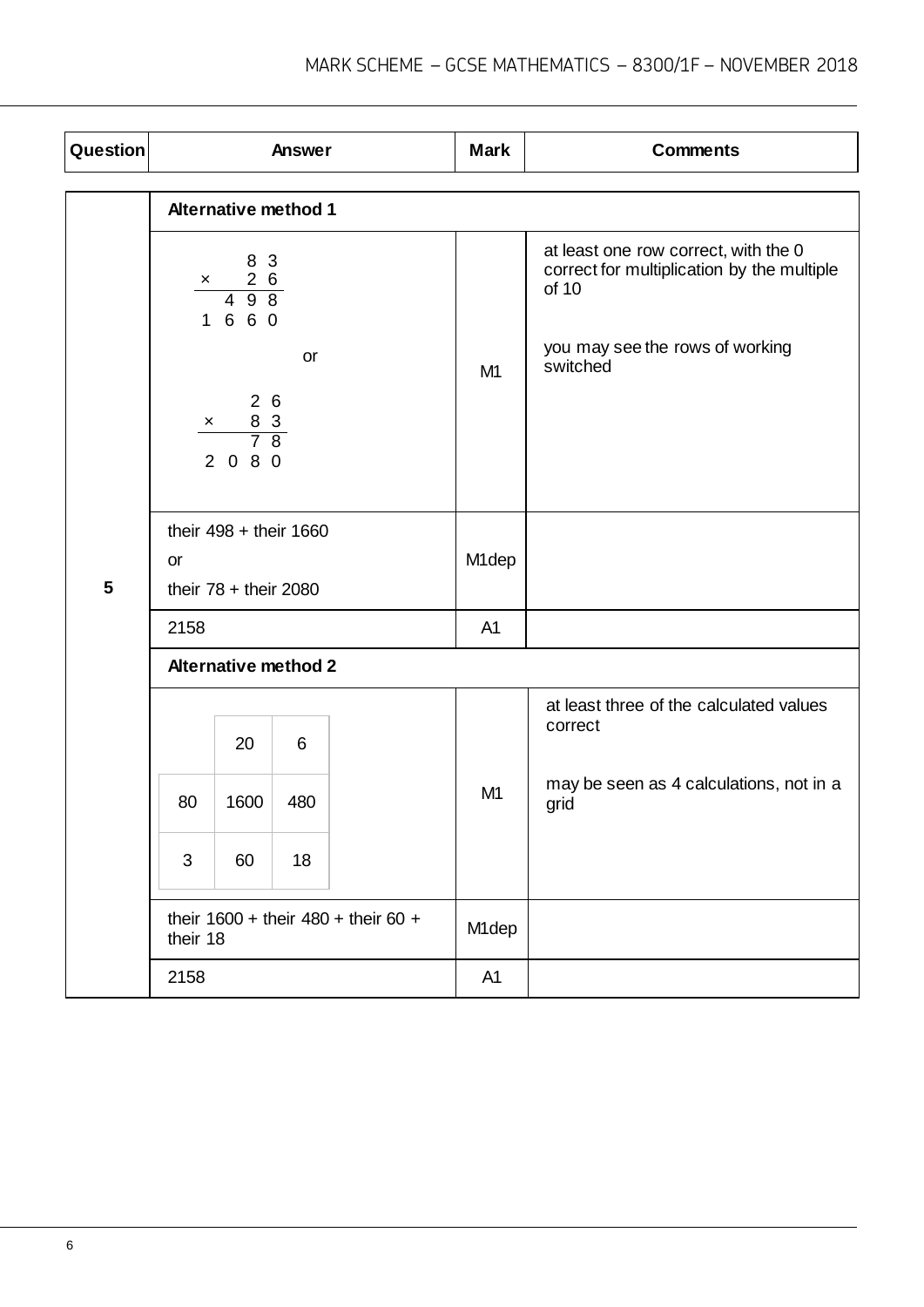| Question | Answer                                                                                                                                                                                             | <b>Mark</b>                   | <b>Comments</b>                                    |  |  |
|----------|----------------------------------------------------------------------------------------------------------------------------------------------------------------------------------------------------|-------------------------------|----------------------------------------------------|--|--|
|          | <b>Alternative method 3</b>                                                                                                                                                                        |                               |                                                    |  |  |
|          | $\overline{2}$<br>6<br>1<br>4<br>8<br>6<br>8<br>$\overline{0}$<br>1<br>3<br>8<br>6                                                                                                                 | M <sub>1</sub>                | at least three of the calculated values<br>correct |  |  |
|          | Total calculated for each diagonal<br>with at least one correct carrying<br>figure                                                                                                                 | M <sub>1</sub> dep            | clear attempt to add each diagonal                 |  |  |
|          | 2158                                                                                                                                                                                               | A <sub>1</sub>                |                                                    |  |  |
|          |                                                                                                                                                                                                    | <b>Additional Guidance</b>    |                                                    |  |  |
|          | $20 \times 80 + 6 \times 3$ (= 1618)                                                                                                                                                               | M <sub>0</sub> A <sub>0</sub> |                                                    |  |  |
| 5 cont   | Alternative method 1: if the place holder 0 is missing or misaligned, allow<br>this to be evidenced by their 8 as the units value in the answer, or an 'x'<br>in place of the 0                    |                               |                                                    |  |  |
|          | Alternative method 2: if numbers are broken down further they must have<br>at least 8 of the calculated values correct in example below (oe)<br>eg 40 40 3 and 10 10 6 (ie a maximum of one error) |                               |                                                    |  |  |
|          | Alternative method 3: diagonals must slope the correct way for M1<br>(unless recovered)                                                                                                            |                               |                                                    |  |  |
|          | Diagonal lines not present is M0 unless this is recovered by seeing<br>correct totals around the grid                                                                                              |                               |                                                    |  |  |
|          | Example of alternate method 3 with carrying completed once<br>$\overline{2}$<br>6<br>4<br>1<br>6<br>8<br>1<br>0 <sub>1</sub><br>1<br>8<br>6<br>11<br>8<br>5                                        | M1M1depA0                     |                                                    |  |  |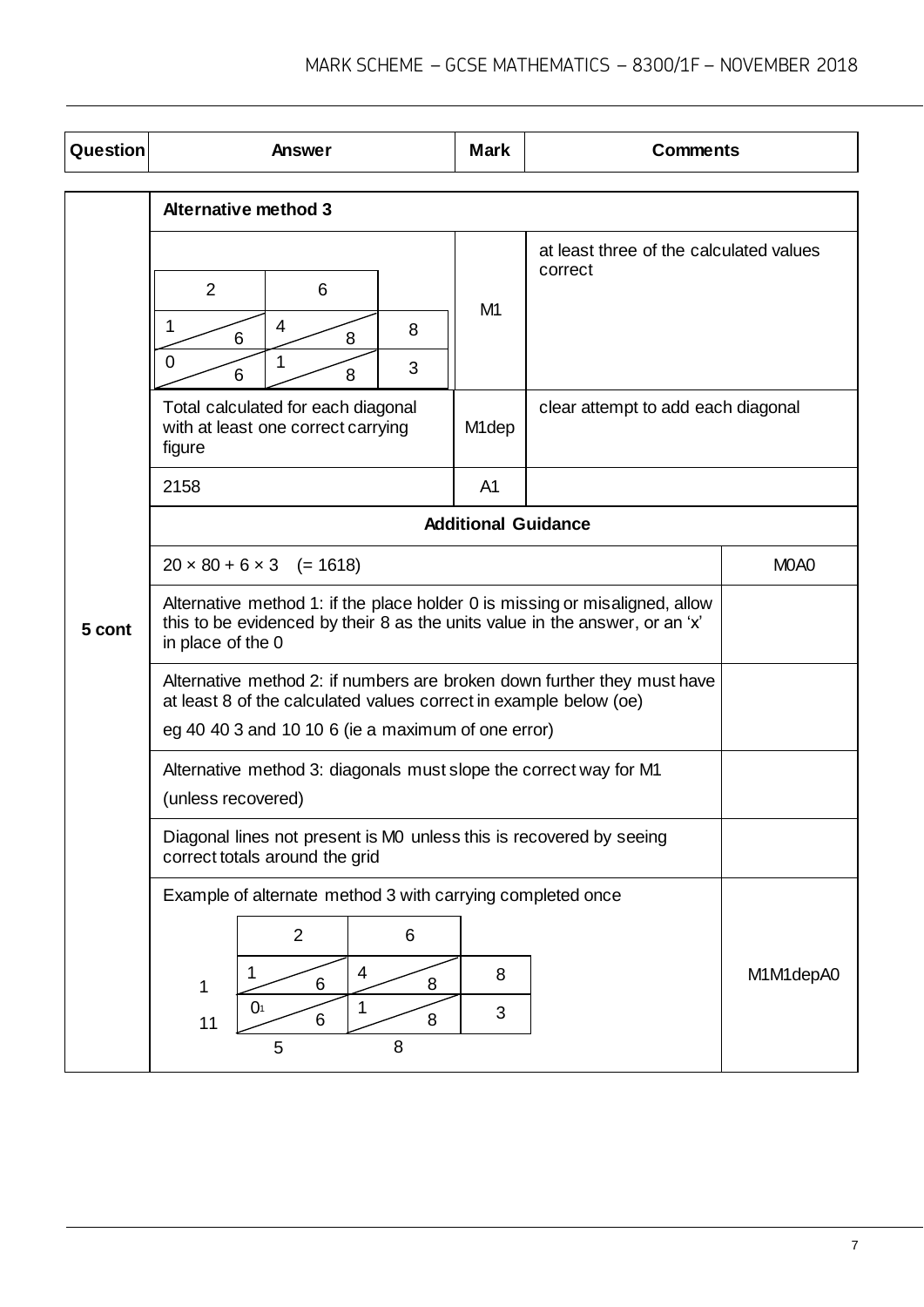| Question        | Answer                                                                          | <b>Mark</b>                   | <b>Comments</b> |  |  |
|-----------------|---------------------------------------------------------------------------------|-------------------------------|-----------------|--|--|
|                 |                                                                                 |                               |                 |  |  |
|                 | $18 \div 3$ or 6                                                                |                               | <b>oe</b>       |  |  |
|                 | or                                                                              |                               |                 |  |  |
|                 | $18 \times 5$ or 90                                                             | M <sub>1</sub>                |                 |  |  |
|                 | <b>or</b>                                                                       |                               |                 |  |  |
|                 | $\frac{5}{3}$                                                                   |                               |                 |  |  |
|                 |                                                                                 |                               |                 |  |  |
| $6\phantom{1}6$ | 30                                                                              | A <sub>1</sub>                |                 |  |  |
|                 | <b>Additional Guidance</b>                                                      |                               |                 |  |  |
|                 | $18 \times 10 \div 6$ with incorrect or no answer                               | M <sub>1</sub> A <sub>0</sub> |                 |  |  |
|                 | Decimals for $\frac{5}{3}$ must be correct to 1dp or better (ie 1.7, 1.67, etc) |                               |                 |  |  |
|                 | 18 ÷ $\frac{3}{5}$ is M1 but $\frac{3}{5}$ alone is M0                          |                               |                 |  |  |

|  | $3206 \div 7$                                                                                                                    | M1 | may be seen as a calculation attempted<br>such as in the 'bus stop' method |  |  |
|--|----------------------------------------------------------------------------------------------------------------------------------|----|----------------------------------------------------------------------------|--|--|
|  | 458                                                                                                                              | A1 |                                                                            |  |  |
|  | <b>Additional Guidance</b>                                                                                                       |    |                                                                            |  |  |
|  | $7 \div 3206$ must be recovered eg by correct use in division sum                                                                |    |                                                                            |  |  |
|  | "Chunking" or build-up must convince that the equivalent to the full<br>division is being attempted (ie reach or go beyond 3206) |    |                                                                            |  |  |
|  | Condone $3206 \div 420$ (working in seconds) for M1                                                                              |    |                                                                            |  |  |
|  | Accept $\frac{3206}{7}$ for M1 unless contradicted by further work                                                               |    |                                                                            |  |  |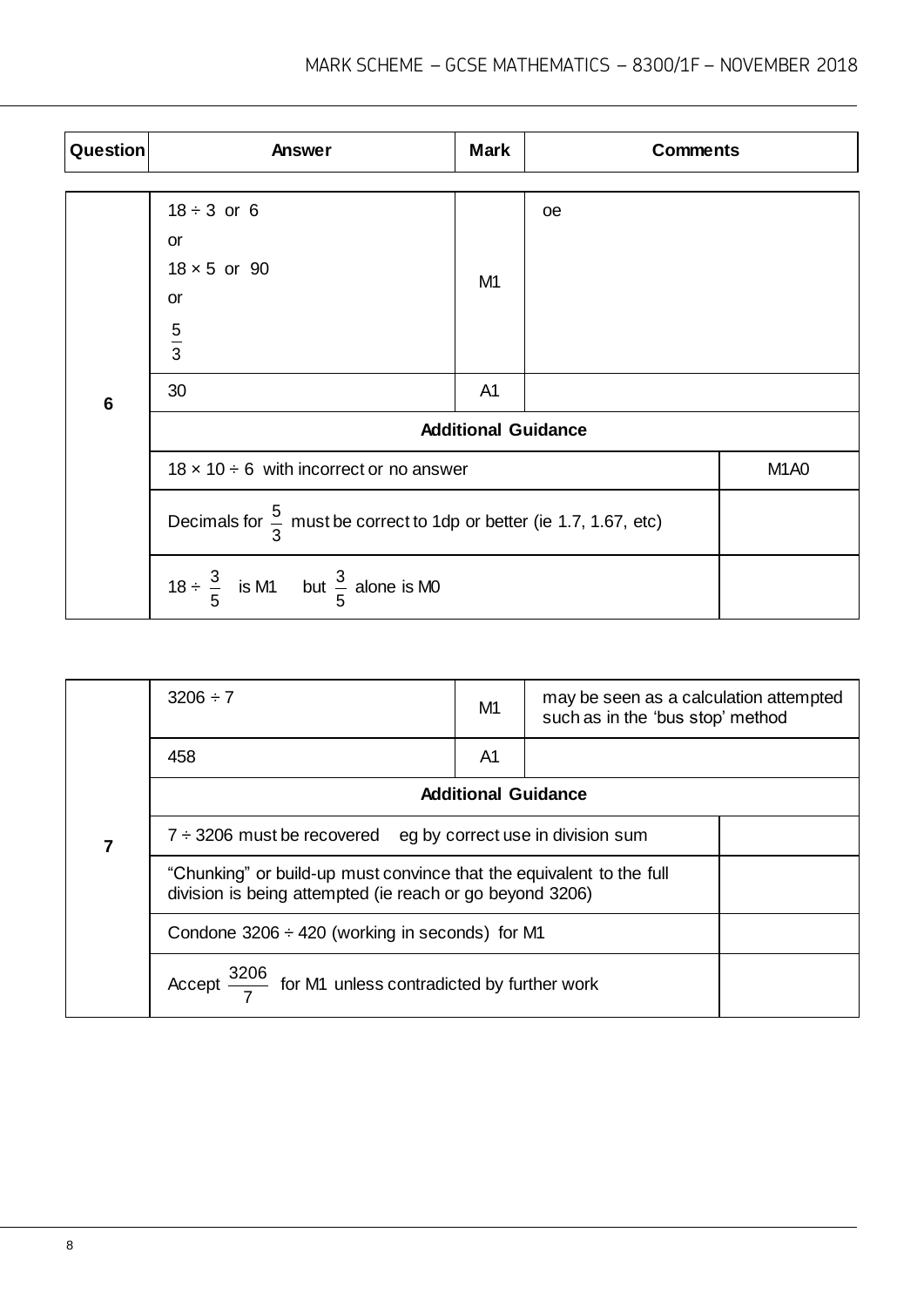| Question | Answer                                                                                                                                   | <b>Mark</b>       | <b>Comments</b>                                                                                                                |                |
|----------|------------------------------------------------------------------------------------------------------------------------------------------|-------------------|--------------------------------------------------------------------------------------------------------------------------------|----------------|
|          | Total for Screen 2 is 261                                                                                                                | <b>B1</b>         |                                                                                                                                |                |
|          | Total is 348                                                                                                                             | B <sub>1</sub> ft | ft $87 +$ their 261                                                                                                            |                |
|          | Full price for Screen 1 is 72                                                                                                            | <b>B1</b>         |                                                                                                                                |                |
|          | Child price for Screen 2 is 53                                                                                                           | <b>B1</b>         |                                                                                                                                |                |
|          | Full price for Screen 2 is 208                                                                                                           | B <sub>1ft</sub>  | ft if their full price value for Screen 2 and<br>their child price value for Screen 2 sum<br>to their total for Screen 2<br>or |                |
|          |                                                                                                                                          |                   | their two full price values and their two<br>child price values sum to their overall<br>total                                  |                |
|          | <b>Additional Guidance</b>                                                                                                               |                   |                                                                                                                                |                |
| 8        | Mark the diagram, but if diagram completely blank, accept answers in<br>working only if absolutely clear which entry is being referenced |                   |                                                                                                                                |                |
|          | Example of final B1ft: Screen 2 Child Price recorded as 68, leads to 193<br>as Screen 2 full price                                       |                   |                                                                                                                                |                |
|          | Screen<br>Price<br>72<br>Full<br>87<br>Screen 1<br>Child<br>15<br>348<br>208<br>Full<br>Screen 2<br>261<br>Child<br>53                   |                   |                                                                                                                                | B <sub>5</sub> |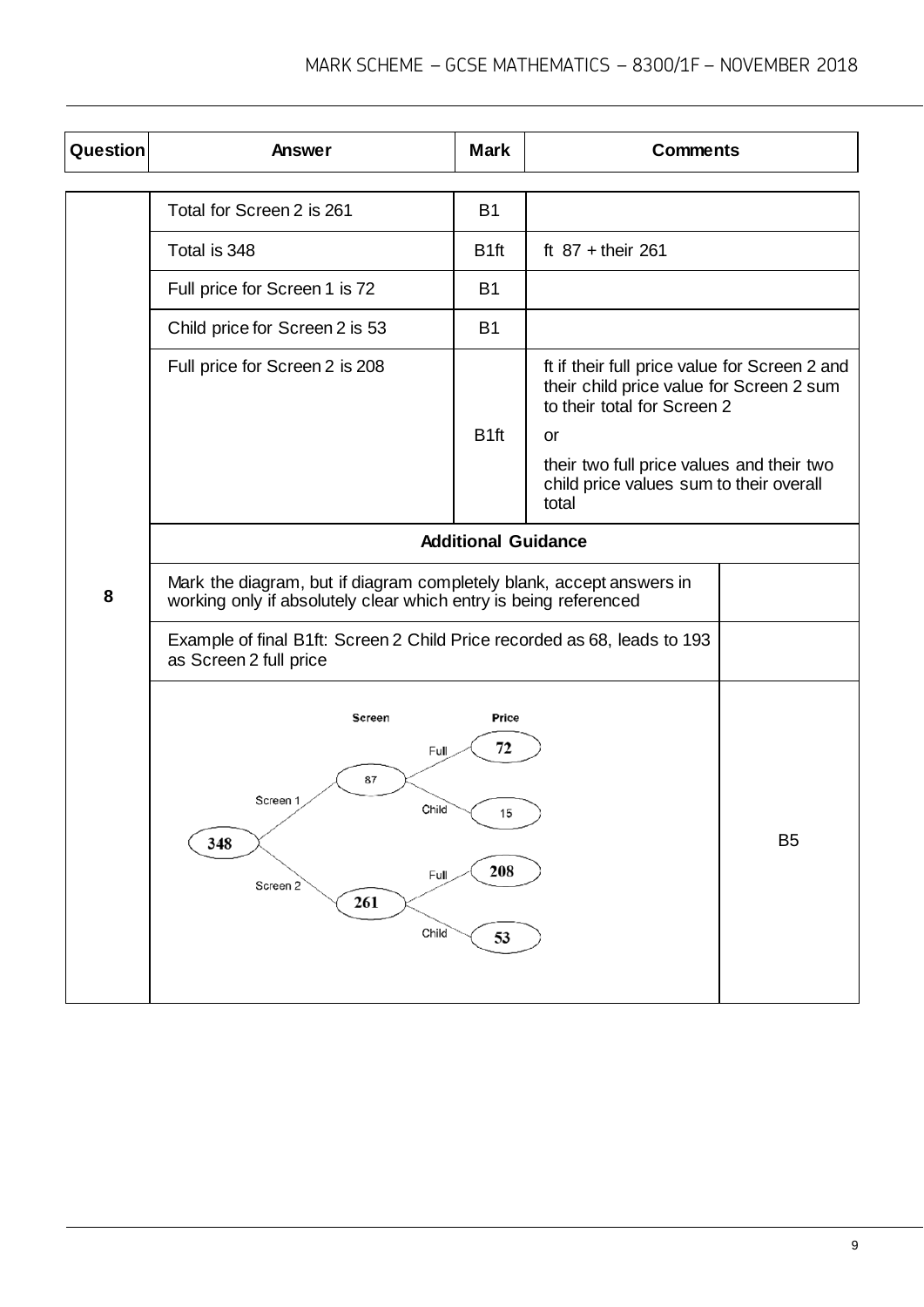| Question         | Answer                                                              | <b>Mark</b>        | <b>Comments</b>                                              |  |  |
|------------------|---------------------------------------------------------------------|--------------------|--------------------------------------------------------------|--|--|
|                  | <b>Alternative method 1</b>                                         |                    |                                                              |  |  |
|                  | $(1\frac{1}{4}) = \frac{5}{4}$                                      | M <sub>1</sub>     | oe improper fraction                                         |  |  |
|                  | $\frac{4}{8}$ and $\frac{10}{8}$ or $\frac{2}{4}$ and $\frac{5}{4}$ |                    | oe common denominator with at least<br>one correct numerator |  |  |
|                  | <b>or</b><br>$\frac{3.5}{4}$                                        | M <sub>1</sub> dep | may be seen as start and end of a list                       |  |  |
|                  | $\frac{7}{8}$                                                       | A <sub>1</sub>     | oe fraction                                                  |  |  |
|                  | <b>Alternative method 2</b>                                         |                    |                                                              |  |  |
|                  | $(1\frac{1}{4} - \frac{1}{2})\frac{3}{4}$                           | M <sub>1</sub>     | oe                                                           |  |  |
| $\boldsymbol{9}$ | $\frac{1}{2}$ + their ( $\frac{3}{4} \div 2$ )<br>or                | M <sub>1</sub> dep | oe                                                           |  |  |
|                  | $1\frac{1}{4}$ – their $(\frac{3}{4} \div 2)$                       |                    |                                                              |  |  |
|                  | $\frac{7}{8}$                                                       | A <sub>1</sub>     | oe fraction                                                  |  |  |
|                  | <b>Alternative method 3</b>                                         |                    |                                                              |  |  |
|                  | $(1\frac{1}{4} + \frac{1}{2})1\frac{3}{4}$ or $\frac{7}{4}$         | M <sub>1</sub>     | oe                                                           |  |  |
|                  | their $1\frac{3}{4} \div 2$ or their $\frac{7}{4} \div 2$           | M1dep              | oe                                                           |  |  |
|                  | $\frac{7}{8}$                                                       | A <sub>1</sub>     | oe fraction                                                  |  |  |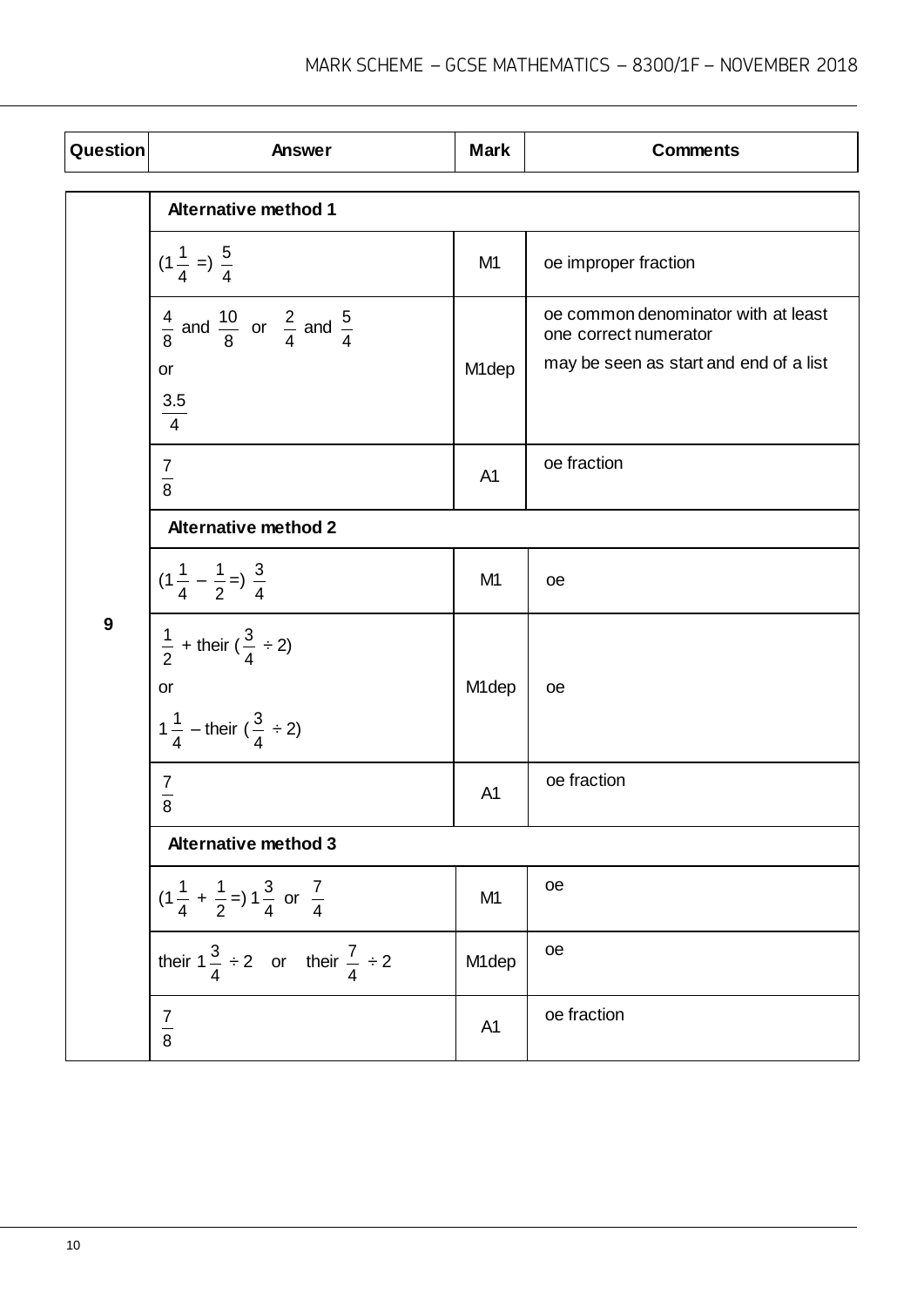| Question | <b>Answer</b>                                                                                                        | <b>Mark</b>        | <b>Comments</b>                                                                                                                                                                              |  |  |  |
|----------|----------------------------------------------------------------------------------------------------------------------|--------------------|----------------------------------------------------------------------------------------------------------------------------------------------------------------------------------------------|--|--|--|
|          | <b>Alternative method 4</b>                                                                                          |                    |                                                                                                                                                                                              |  |  |  |
|          | $(1.25 - 0.5 =) 0.75$<br>or<br>$(1.25 + 0.5 = 1.75)$                                                                 | M <sub>1</sub>     | accept equivalent in percentages but<br>must see % sign                                                                                                                                      |  |  |  |
| 9 cont   | $(0.5 + 0.75 \div 2 = 0.875$<br>or<br>$(1.25 - 0.75 \div 2 = 0.875$<br>or<br>$\left(\frac{1.25+0.5}{2}\right)$ 0.875 | M <sub>1</sub> dep | 0.875 must be correct<br>accept equivalent in percentages but<br>must see % sign                                                                                                             |  |  |  |
|          | or 87.5%<br>7<br>$\frac{1}{8}$                                                                                       | A <sub>1</sub>     | oe fraction                                                                                                                                                                                  |  |  |  |
|          | <b>Alternative method 5</b>                                                                                          |                    |                                                                                                                                                                                              |  |  |  |
|          | Positions of $\frac{1}{2}$ and 1 $\frac{1}{4}$ correctly<br>marked on line<br>or<br>correct midpoint marked on line  | M <sub>1</sub>     | if more points are marked, labels of $\frac{1}{2}$<br>and 1 $\frac{1}{4}$ must be given or indicated<br>mark intention in terms of exact position<br>accept decimals or equivalent fractions |  |  |  |
|          | Correct midpoint marked on line<br>and<br>$\frac{3}{4}$ marked as $\frac{6}{8}$ and 1 marked as $\frac{8}{8}$        | M <sub>1</sub> dep | oe fractions with common<br>denominator $> 4$                                                                                                                                                |  |  |  |
|          | 7<br>$\frac{1}{8}$                                                                                                   | A <sub>1</sub>     | oe fraction                                                                                                                                                                                  |  |  |  |
|          | <b>Additional Guidance</b>                                                                                           |                    |                                                                                                                                                                                              |  |  |  |
|          | In alternative method 5:                                                                                             |                    | $\frac{1}{4}$ marked at $1\frac{1}{4}$ is sufficient for $1\frac{1}{4}$                                                                                                                      |  |  |  |
|          | In all schemes, award of M1dep means that M2 is awarded                                                              |                    |                                                                                                                                                                                              |  |  |  |
|          | Use the scheme that gives the greatest number of marks – ignore<br>errors in the scheme(s) you do not use            |                    |                                                                                                                                                                                              |  |  |  |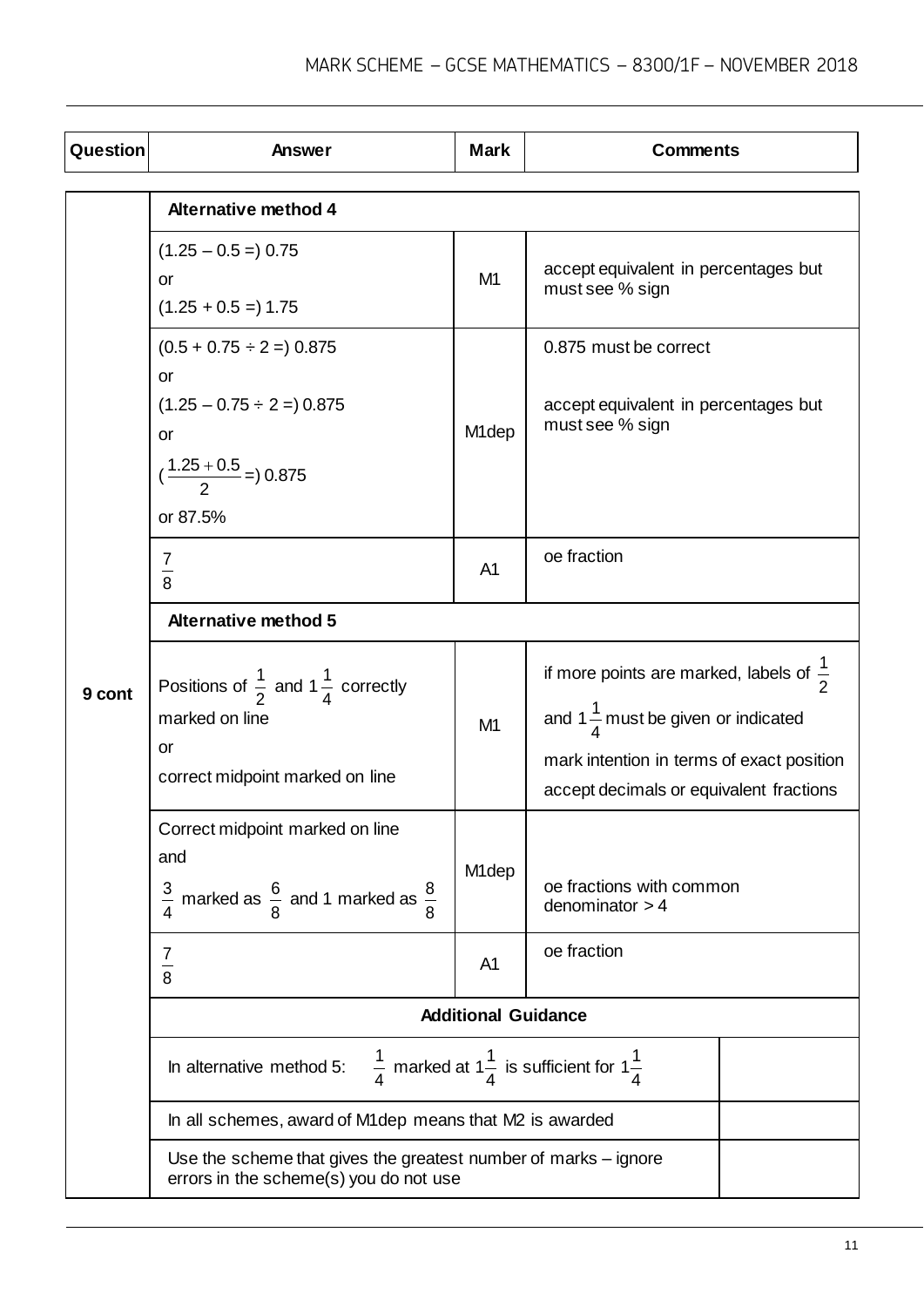| <b>Question</b> | Answer                                                                                                                                               | <b>Mark</b> | <b>Comments</b>                                     |  |  |  |
|-----------------|------------------------------------------------------------------------------------------------------------------------------------------------------|-------------|-----------------------------------------------------|--|--|--|
|                 |                                                                                                                                                      |             |                                                     |  |  |  |
| 10              | 1, 5, 7 and 35                                                                                                                                       | <b>B2</b>   | any order<br>B1 for any two or three correct values |  |  |  |
|                 | <b>Additional Guidance</b>                                                                                                                           |             |                                                     |  |  |  |
|                 | Their correct values must be identified as answers, and not given in, for<br>example, a list of the first ten integers or as values in a calculation |             |                                                     |  |  |  |
|                 | If more than 4 answers given, maximum B1 if at least two correct                                                                                     |             |                                                     |  |  |  |

| 11(a) | 5<br>6                                               | <b>B1</b> | oe fraction, decimal or percentage<br>allow $0.83(3)$ or $83(.3)$ % |  |
|-------|------------------------------------------------------|-----------|---------------------------------------------------------------------|--|
|       | <b>Additional Guidance</b>                           |           |                                                                     |  |
|       | Ignore use of probability words unless contradictory |           |                                                                     |  |

| 11(b) | $2, 3, 4, 5$ and 6 identified                               | M1 |  |  |  |
|-------|-------------------------------------------------------------|----|--|--|--|
|       | 20                                                          | A1 |  |  |  |
|       | <b>Additional Guidance</b>                                  |    |  |  |  |
|       | Values are identified even if used in a wrong calculation   |    |  |  |  |
|       | eg $2 \times 3 \times 4 \times 5 \times 6$ or answer 23 456 |    |  |  |  |
|       | 20 is M1A1 unless clearly obtained from wrong working       |    |  |  |  |

| 12 |    | <b>B1</b>      |  |
|----|----|----------------|--|
|    |    |                |  |
| 13 | 18 | <b>B1</b>      |  |
|    |    |                |  |
| 14 | 13 | B <sub>1</sub> |  |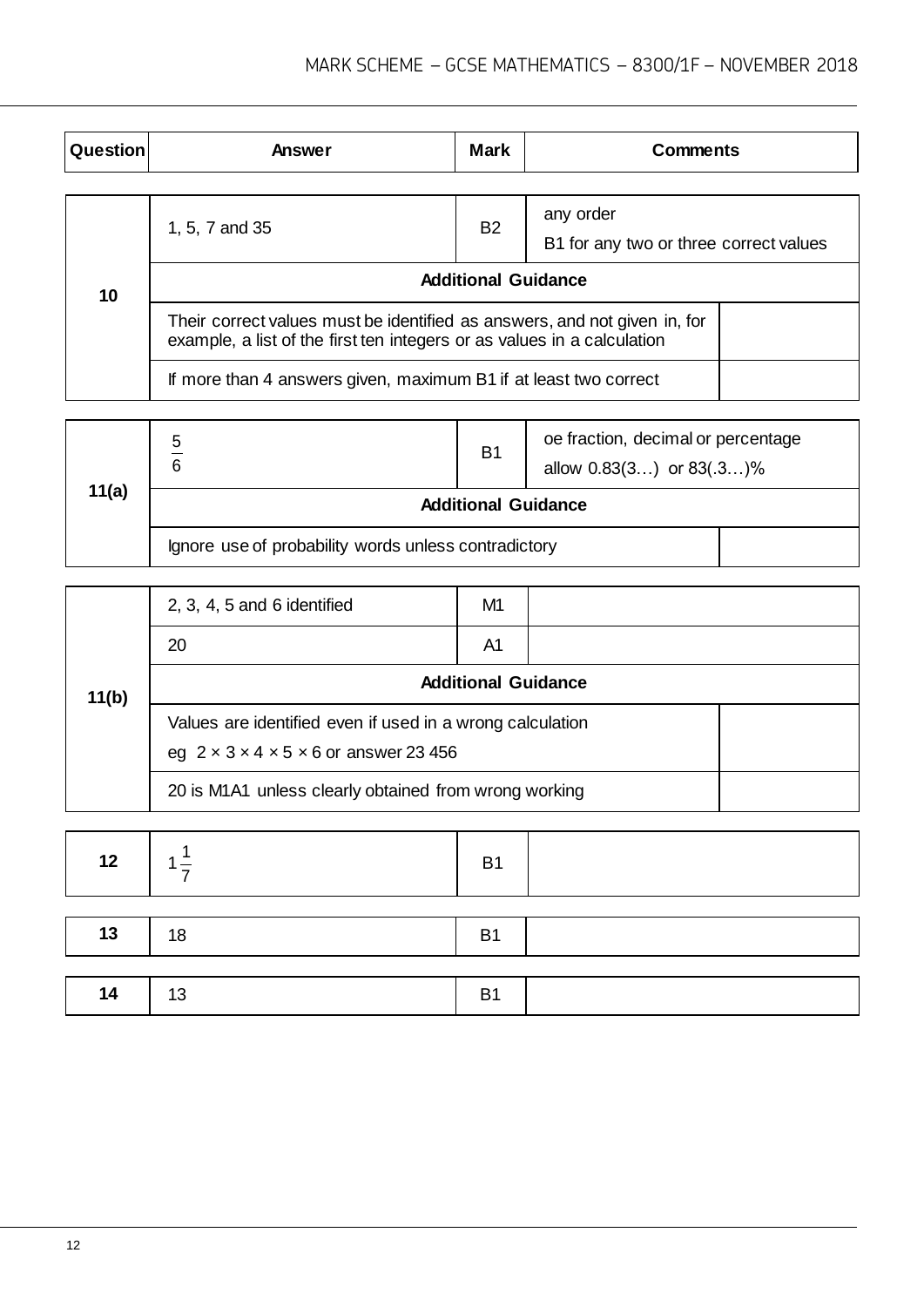| Question | <b>Mark</b><br><b>Comments</b><br>Answer                                                                                                    |                    |                                                         |             |  |  |  |  |
|----------|---------------------------------------------------------------------------------------------------------------------------------------------|--------------------|---------------------------------------------------------|-------------|--|--|--|--|
|          |                                                                                                                                             |                    |                                                         |             |  |  |  |  |
|          | $ADC = 110$                                                                                                                                 |                    | may be seen on diagram                                  |             |  |  |  |  |
|          | or                                                                                                                                          |                    |                                                         |             |  |  |  |  |
|          | $BAD = 180 - 110$ or $BAD = 70$                                                                                                             |                    |                                                         |             |  |  |  |  |
|          | <b>or</b>                                                                                                                                   |                    |                                                         |             |  |  |  |  |
|          | $BCD = 180 - 110$ or $BCD = 70$                                                                                                             |                    |                                                         |             |  |  |  |  |
|          | or                                                                                                                                          | M <sub>1</sub>     |                                                         |             |  |  |  |  |
|          | any indication that<br>angle $EAD$ = angle $EDA$                                                                                            |                    | eg both written as $x$ or both having the<br>same value |             |  |  |  |  |
|          | or                                                                                                                                          |                    |                                                         |             |  |  |  |  |
|          | any indication that<br>angle $BCD$ = angle $ADE$                                                                                            |                    |                                                         |             |  |  |  |  |
|          | $EDA = 180 - 110$ or $EDA = 70$                                                                                                             | M <sub>1</sub> dep | may be seen on diagram                                  |             |  |  |  |  |
|          | or $EAD = 180 - 110$ or $EAD = 70$                                                                                                          |                    |                                                         |             |  |  |  |  |
| 15       | 40                                                                                                                                          | A <sub>1</sub>     |                                                         |             |  |  |  |  |
|          | <b>Additional Guidance</b>                                                                                                                  |                    |                                                         |             |  |  |  |  |
|          | Angle values must be identified with the correct angle, either by<br>notation or use of the diagram                                         |                    |                                                         |             |  |  |  |  |
|          | Notation such as $D = 110$ or $C = 70$ is not acceptable (although marks<br>may still be awarded for correct position of angles on diagram) |                    |                                                         |             |  |  |  |  |
|          | Work on the diagram can score up to M2                                                                                                      |                    |                                                         |             |  |  |  |  |
|          | Subject to the previous comment, award the higher mark for work seen<br>on diagram and work seen in working space                           |                    |                                                         |             |  |  |  |  |
|          | Ignore incorrect angles when awarding up to M2, but any incorrect work<br>cannot score M2A1                                                 |                    |                                                         |             |  |  |  |  |
|          | 40 marked as angle AED on diagram but :-                                                                                                    |                    |                                                         |             |  |  |  |  |
|          | 180 on answer line or no sign of 40 as final answer in working                                                                              |                    |                                                         | <b>M2A0</b> |  |  |  |  |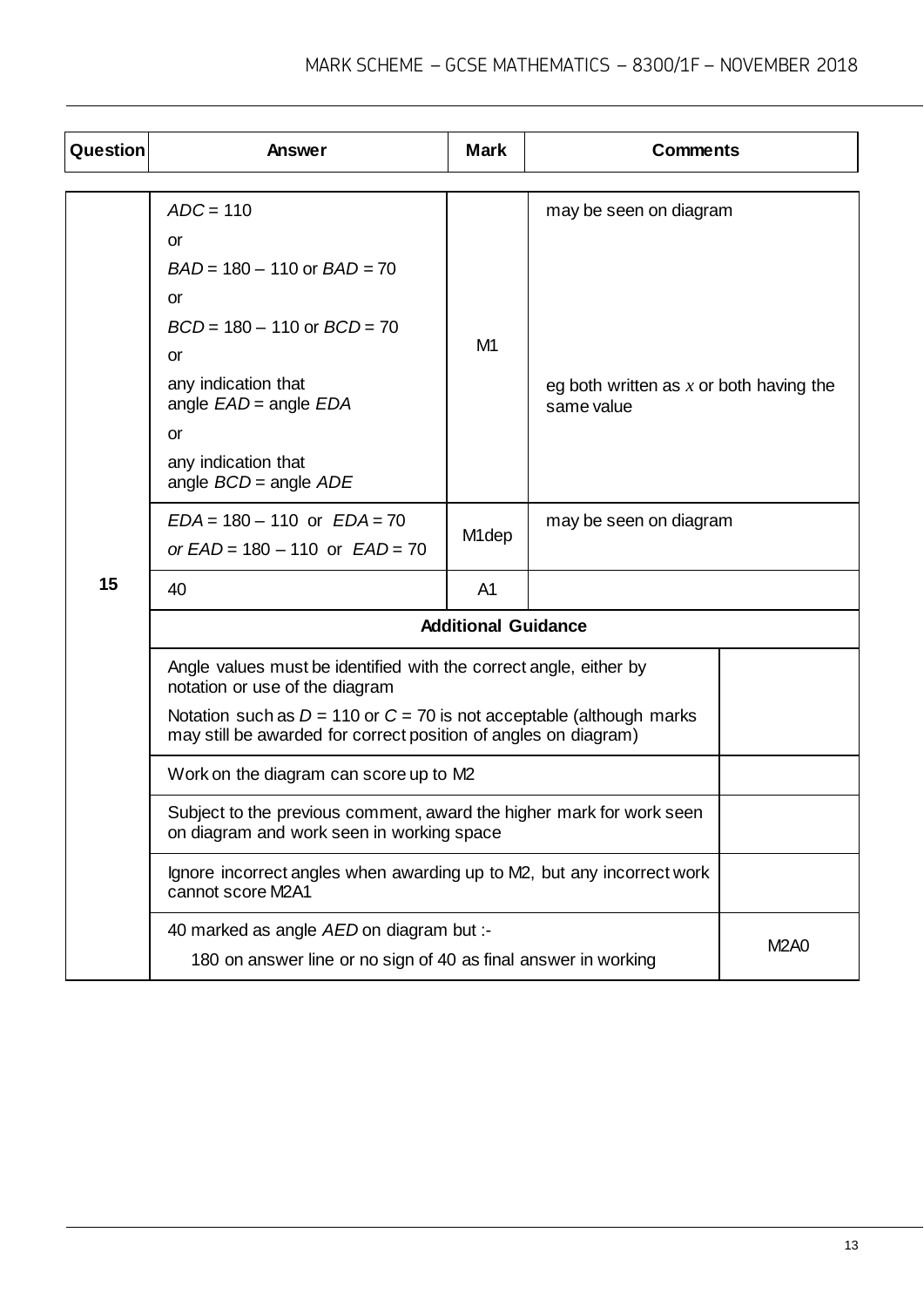| Question | Answer                                       | <b>Mark</b>    | <b>Comments</b>                                                                                      |  |  |  |  |  |  |  |
|----------|----------------------------------------------|----------------|------------------------------------------------------------------------------------------------------|--|--|--|--|--|--|--|
|          |                                              |                |                                                                                                      |  |  |  |  |  |  |  |
|          | $3:18$ or $18:3$<br>or                       |                | oe both ratios correctly scaled so that<br>the values for a are equal (ignore<br>additional scaling) |  |  |  |  |  |  |  |
|          | $\frac{1}{3}$ : 1 or 1 : $\frac{1}{3}$       | M1             | eg $6:36$ and $6:2$                                                                                  |  |  |  |  |  |  |  |
|          | <b>or</b>                                    |                |                                                                                                      |  |  |  |  |  |  |  |
|          | $6 \times 3$                                 |                |                                                                                                      |  |  |  |  |  |  |  |
| 16       | 18                                           | A <sub>1</sub> |                                                                                                      |  |  |  |  |  |  |  |
|          | <b>Additional Guidance</b>                   |                |                                                                                                      |  |  |  |  |  |  |  |
|          | Do not accept words instead of ratios for M1 |                |                                                                                                      |  |  |  |  |  |  |  |
|          | Accept embedded answers eg $b = 18c$         | <b>M1A1</b>    |                                                                                                      |  |  |  |  |  |  |  |
|          | $1:6$ 2:12 3:18 4:24 (etc)                   | M <sub>1</sub> |                                                                                                      |  |  |  |  |  |  |  |
|          | $18 - 3 (= 15)$                              |                |                                                                                                      |  |  |  |  |  |  |  |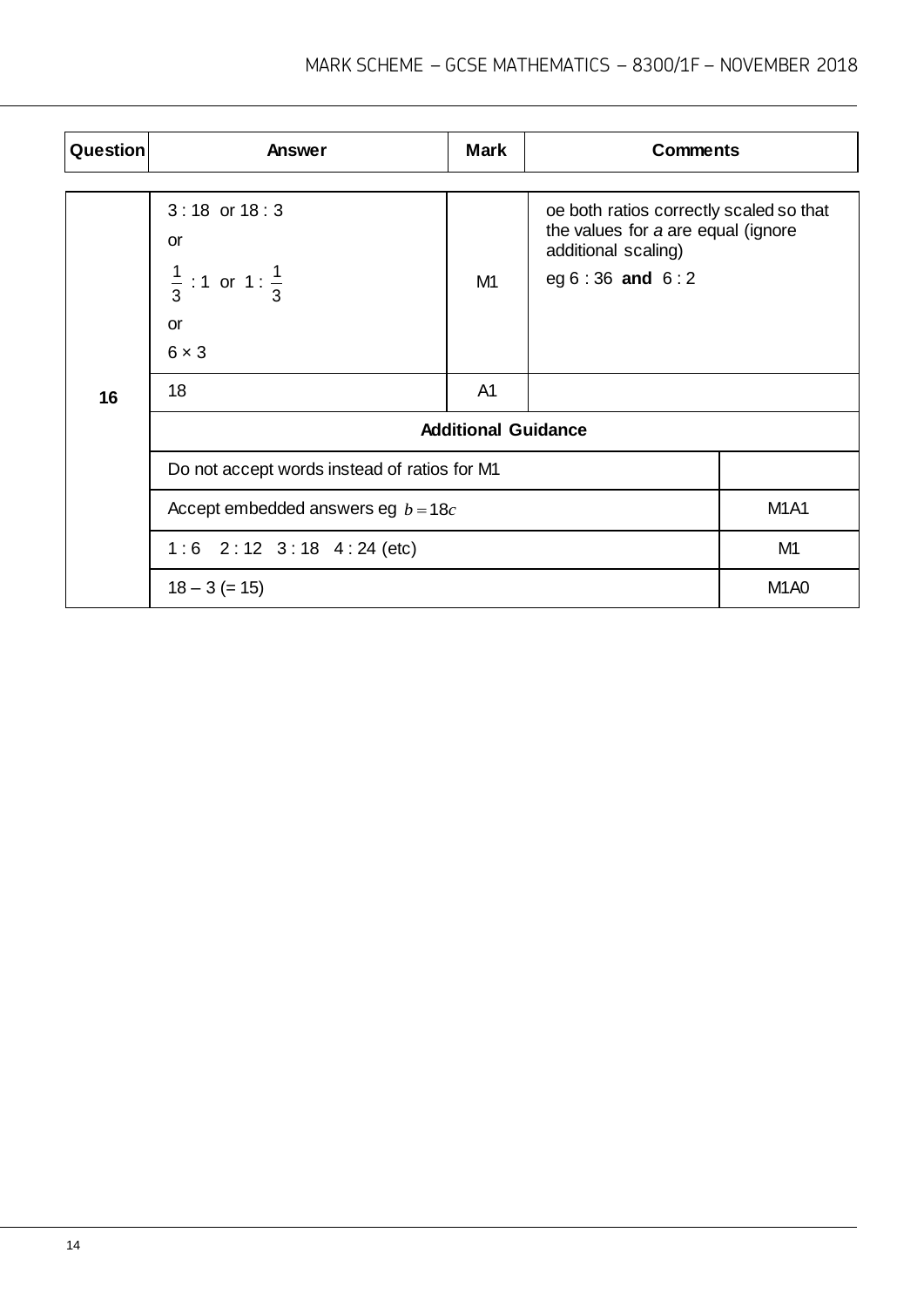| <b>Question</b> | <b>Mark</b><br><b>Comments</b><br>Answer                                                                           |                                  |  |                |  |  |  |  |  |  |
|-----------------|--------------------------------------------------------------------------------------------------------------------|----------------------------------|--|----------------|--|--|--|--|--|--|
|                 | Ticks 'No' and gives correct<br>explanation indicating her error                                                   | You need to divide by 10 as well |  |                |  |  |  |  |  |  |
|                 |                                                                                                                    | <b>Additional Guidance</b>       |  |                |  |  |  |  |  |  |
|                 | 'Yes' ticked                                                                                                       |                                  |  | B <sub>0</sub> |  |  |  |  |  |  |
|                 | If 'No' is not ticked, explanation must include a decision that the<br>statement is incorrect                      |                                  |  |                |  |  |  |  |  |  |
|                 | 'No' not ticked and 'it should be 0.03' (only implies 'No')                                                        | B <sub>0</sub>                   |  |                |  |  |  |  |  |  |
| 17(a)           | 'No' not ticked and 'it should be 0.03 so she is wrong'                                                            | <b>B1</b>                        |  |                |  |  |  |  |  |  |
|                 | It is not sufficient to only show a different correct method,                                                      |                                  |  |                |  |  |  |  |  |  |
|                 | eg 'No' and 'divide by 100 and multiply by 3'                                                                      | B <sub>0</sub>                   |  |                |  |  |  |  |  |  |
|                 | eg 'No' and 'she has divided by 10 and multiplied by 3 but she should<br>have divided by 100 then multiplied by 3' | <b>B1</b>                        |  |                |  |  |  |  |  |  |
|                 | 'No' and '1700 $\times$ 0.03' (a correction of Laura's method)                                                     |                                  |  | <b>B1</b>      |  |  |  |  |  |  |
|                 | Calculating the correct answer must come with the correct evaluation of<br>Laura's method                          |                                  |  |                |  |  |  |  |  |  |
|                 | eg 'No' and 'should be 51'                                                                                         |                                  |  | B <sub>0</sub> |  |  |  |  |  |  |
|                 | eg 'No' and 'Laura gets 510 but it should be 51'                                                                   |                                  |  | <b>B1</b>      |  |  |  |  |  |  |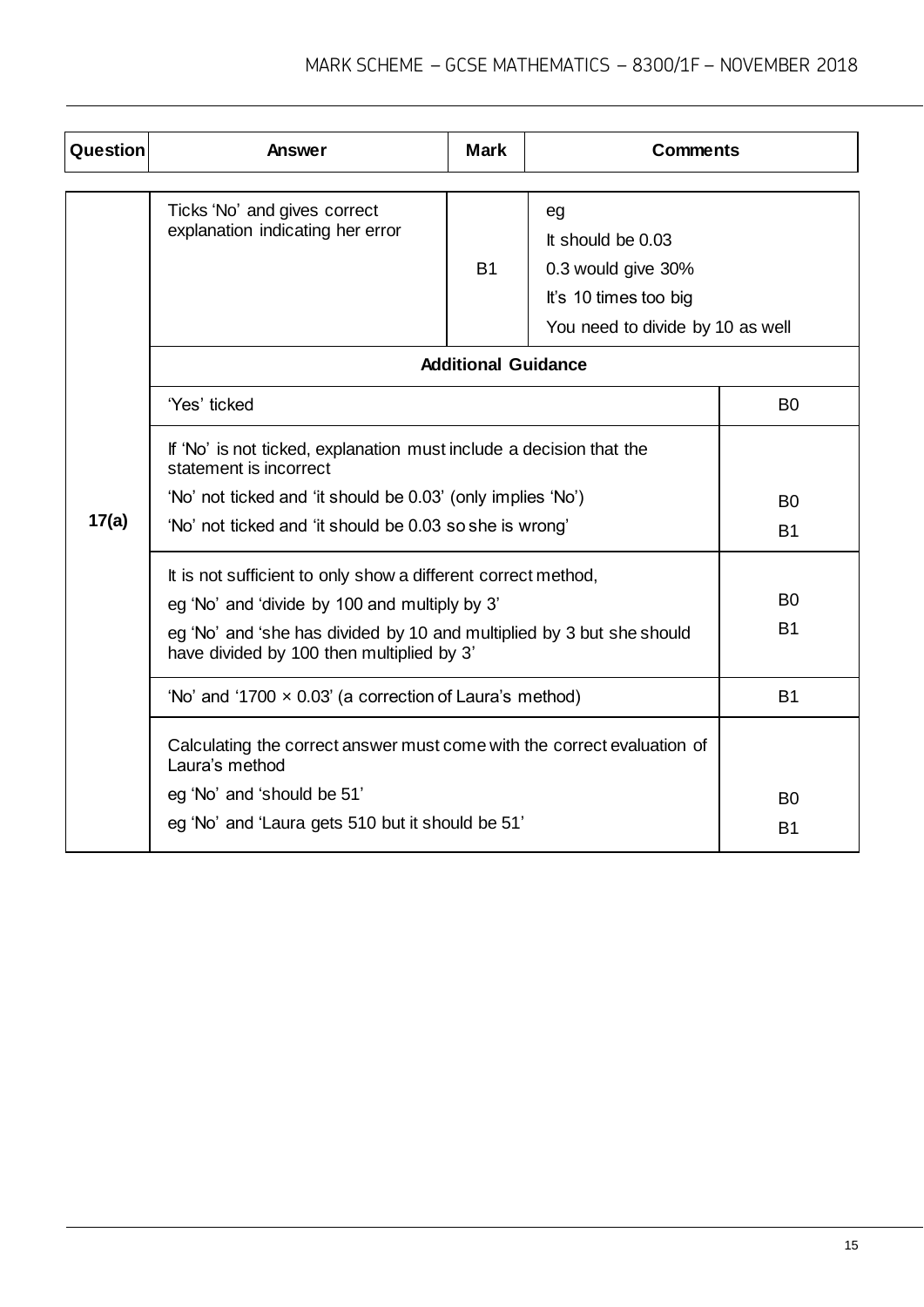| Question | <b>Mark</b><br><b>Comments</b><br>Answer                                                                  |                            |                                                                                                                                               |                |  |  |  |  |
|----------|-----------------------------------------------------------------------------------------------------------|----------------------------|-----------------------------------------------------------------------------------------------------------------------------------------------|----------------|--|--|--|--|
|          | Ticks 'No' and gives correct<br>explanation                                                               | <b>B1</b>                  | eg<br>$\frac{30}{29}$ is bigger than 1<br>58 is from $\frac{29}{30}$<br>the answer would have to be bigger than<br>60<br>it will be a decimal |                |  |  |  |  |
|          |                                                                                                           | <b>Additional Guidance</b> |                                                                                                                                               |                |  |  |  |  |
|          | 'Yes' ticked                                                                                              |                            |                                                                                                                                               | B <sub>0</sub> |  |  |  |  |
|          | '60 doesn't divide by 29' oe                                                                              | B <sub>0</sub>             |                                                                                                                                               |                |  |  |  |  |
|          | 'No' ticked and 'the numerator and denominator are wrong way round'                                       | <b>B1</b>                  |                                                                                                                                               |                |  |  |  |  |
| 17(b)    | If 'No' is not ticked, explanation must include a decision that the<br>statement is incorrect             |                            |                                                                                                                                               |                |  |  |  |  |
|          | 'No' not ticked and 'it should be more than 60' (only implies 'No')                                       | B <sub>0</sub>             |                                                                                                                                               |                |  |  |  |  |
|          | 'No' not ticked and 'it should be more than 60 so she is wrong'                                           | <b>B1</b>                  |                                                                                                                                               |                |  |  |  |  |
|          | 'No' ticked and $60 \div 29 = 2$ .( ) then $2$ .() $\times$ 30 = [60, 70)<br>$accept \quad 2 r2 for 2.()$ | <b>B1</b>                  |                                                                                                                                               |                |  |  |  |  |
|          | 'No' ticked and $30 \div 29 = 1$ .() and $1$ .() $\times$ 60 = [60, 70)<br>1 r1 for $1.()$<br>accept      | B <sub>1</sub>             |                                                                                                                                               |                |  |  |  |  |
|          | 'No' ticked and 'because it's a top heavy fraction'                                                       |                            |                                                                                                                                               | B <sub>0</sub> |  |  |  |  |
|          | 'No' ticked and 'because it's a top heavy fraction so it's bigger than 1'                                 |                            |                                                                                                                                               | <b>B1</b>      |  |  |  |  |
|          | 'No' ticked and ' $1\frac{1}{29} \times 60$ '                                                             |                            |                                                                                                                                               | B <sub>0</sub> |  |  |  |  |
|          | 'No' ticked and '1 $\frac{1}{29}$ × 60 so the answer is over 60'                                          |                            |                                                                                                                                               | <b>B1</b>      |  |  |  |  |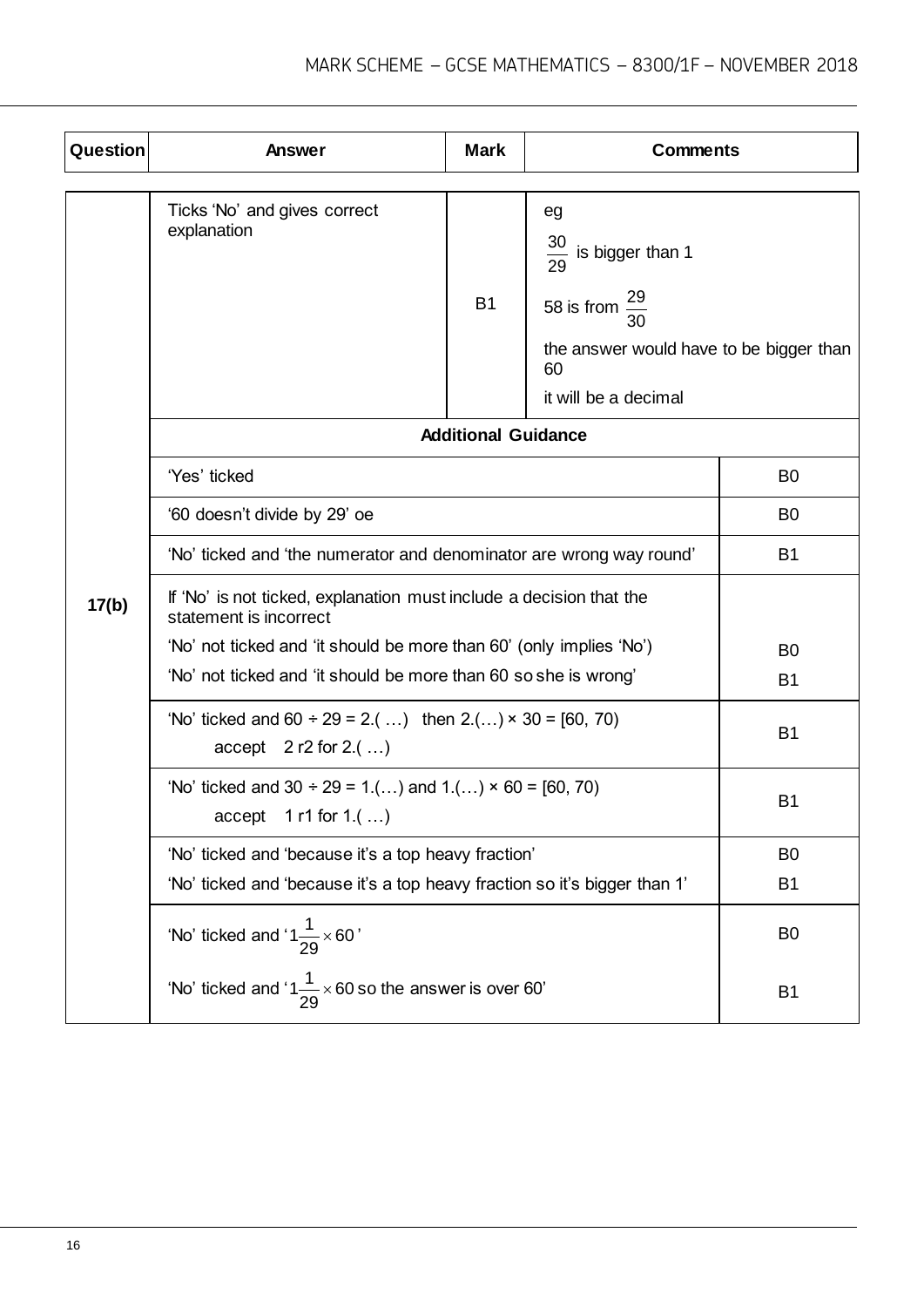| <b>Question</b> | Answer                                                                                                 | <b>Mark</b>                | <b>Comments</b>                                                                                                                                       |  |  |  |  |  |  |
|-----------------|--------------------------------------------------------------------------------------------------------|----------------------------|-------------------------------------------------------------------------------------------------------------------------------------------------------|--|--|--|--|--|--|
| 18              | ξ<br>Q<br>R<br>B<br>Ε<br>C<br>D                                                                        | B <sub>3</sub>             | D can be anywhere inside the rectangle<br>and outside the circles<br>B2 for 3 or 4 letter positions correct<br>B1 for 1 or 2 letter positions correct |  |  |  |  |  |  |
|                 |                                                                                                        | <b>Additional Guidance</b> |                                                                                                                                                       |  |  |  |  |  |  |
|                 | Accept names of shapes written on diagram but do not accept first letter<br>only (ambiguous)           |                            |                                                                                                                                                       |  |  |  |  |  |  |
|                 | Duplicating a letter in more than one region is choice and that letter<br>cannot be counted as correct |                            |                                                                                                                                                       |  |  |  |  |  |  |
|                 | Ignore anything written outside the rectangle                                                          |                            |                                                                                                                                                       |  |  |  |  |  |  |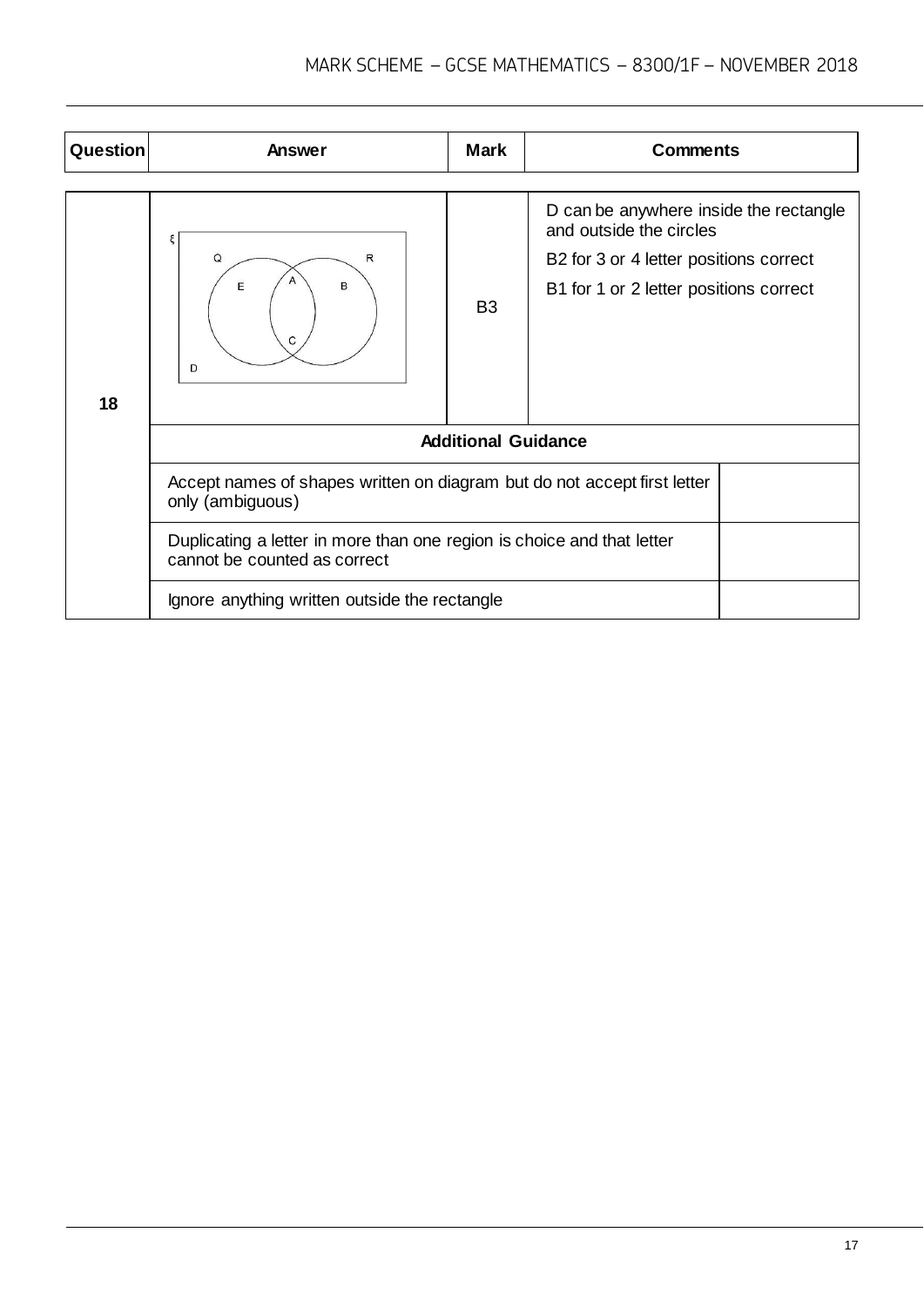| Question | Answer                                                                                                                                       | <b>Comments</b>    |                      |  |  |  |  |  |  |  |
|----------|----------------------------------------------------------------------------------------------------------------------------------------------|--------------------|----------------------|--|--|--|--|--|--|--|
|          | 3.5 or $3\frac{1}{2}$ or 49<br>or<br>$(49 = ) \frac{98}{2}$                                                                                  | M <sub>1</sub>     |                      |  |  |  |  |  |  |  |
|          | $3.5 - 49$ or $49 - 3.5$<br>or $3\frac{1}{2}$ – 49 or 49 – $3\frac{1}{2}$<br>or $\frac{7}{2} - \frac{98}{2}$ or $\frac{98}{2} - \frac{7}{2}$ | M <sub>1</sub> dep | 45.5 (oe) implies M2 |  |  |  |  |  |  |  |
| 19       | -45.5 or -45 $\frac{1}{2}$ or $-\frac{91}{2}$                                                                                                | A <sub>1</sub>     |                      |  |  |  |  |  |  |  |
|          | <b>Additional Guidance</b>                                                                                                                   |                    |                      |  |  |  |  |  |  |  |
|          | $\frac{7}{2}$ without $\frac{98}{2}$                                                                                                         | M <sub>0</sub>     |                      |  |  |  |  |  |  |  |
|          | $7^2$ without 49                                                                                                                             | M <sub>0</sub>     |                      |  |  |  |  |  |  |  |
|          | $\frac{7}{2}$ – $7^2$ (no further correct work)                                                                                              | M <sub>0</sub>     |                      |  |  |  |  |  |  |  |
|          | $7^2$ = 14, 3.5 – 14 = –10.5                                                                                                                 |                    | M1M0A0               |  |  |  |  |  |  |  |
|          | $\frac{7}{2}$ – 49                                                                                                                           |                    | M <sub>1</sub>       |  |  |  |  |  |  |  |
|          | $3.5 - 7^2$<br>M <sub>1</sub>                                                                                                                |                    |                      |  |  |  |  |  |  |  |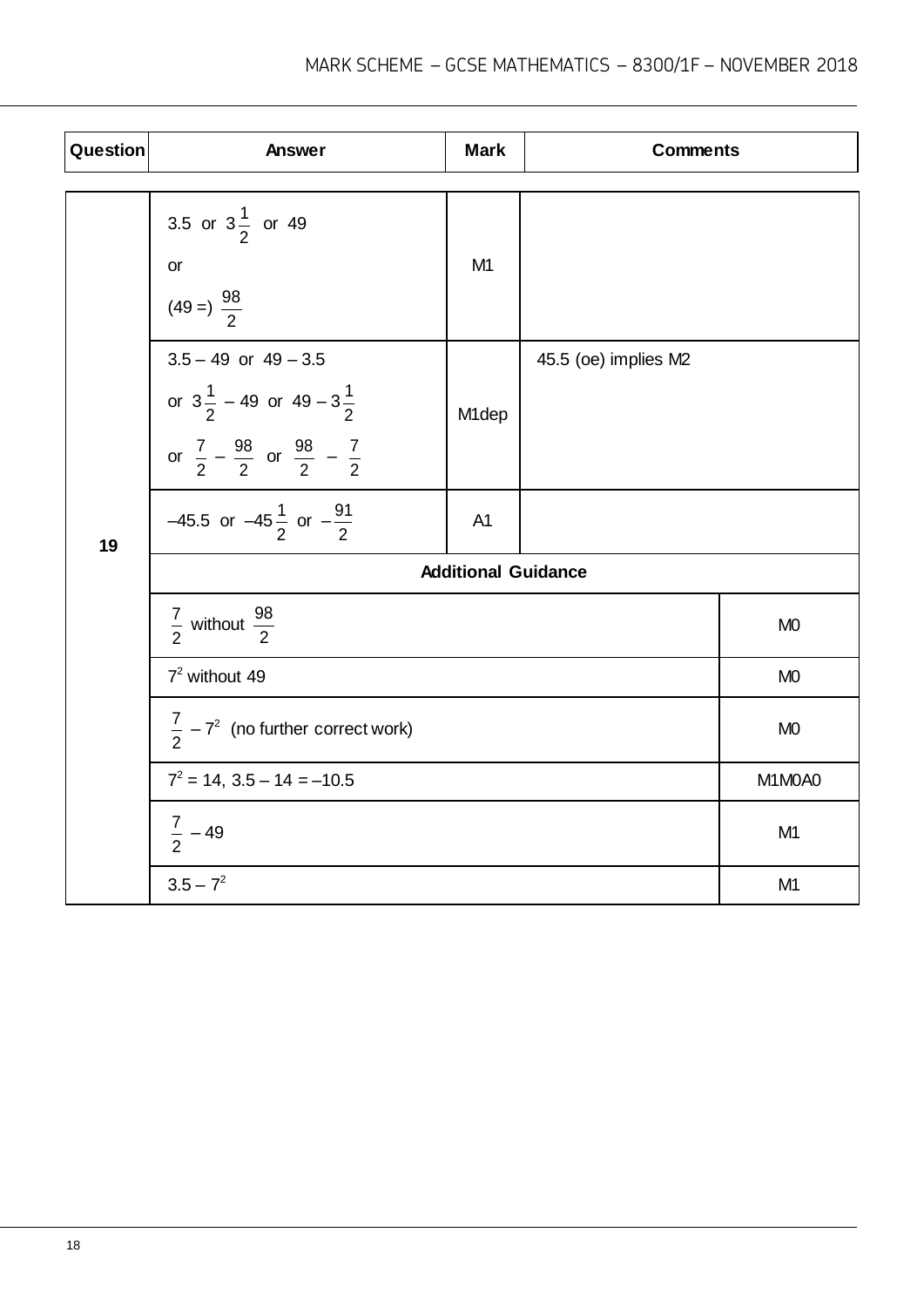| Question | Answer                                                                         | <b>Mark</b>                   | <b>Comments</b>                                                                                                                                            |  |  |  |  |  |  |
|----------|--------------------------------------------------------------------------------|-------------------------------|------------------------------------------------------------------------------------------------------------------------------------------------------------|--|--|--|--|--|--|
|          | <b>Alternative method 1</b>                                                    |                               |                                                                                                                                                            |  |  |  |  |  |  |
|          | $3x = 19 + 8$ or $3x = 27$<br><b>or</b><br>$(19 + 8) \div 3$ or $\frac{27}{3}$ | M1                            | accept in 'flow chart'<br>eg $(x \rightarrow) \times 3 \rightarrow -8 \rightarrow 19$<br>and $\leftarrow \div 3 \leftarrow +8 \leftarrow 19$ enough for M1 |  |  |  |  |  |  |
|          | 9                                                                              | A <sub>1</sub>                |                                                                                                                                                            |  |  |  |  |  |  |
| 20       | <b>Alternative method 2</b>                                                    |                               |                                                                                                                                                            |  |  |  |  |  |  |
|          | $x - \frac{8}{3} = \frac{19}{3}$                                               | M <sub>1</sub>                |                                                                                                                                                            |  |  |  |  |  |  |
|          | 9                                                                              | A <sub>1</sub>                |                                                                                                                                                            |  |  |  |  |  |  |
|          | <b>Additional Guidance</b>                                                     |                               |                                                                                                                                                            |  |  |  |  |  |  |
|          | $3 \times 9 - 8 (= 19)$                                                        | M <sub>1</sub> A <sub>0</sub> |                                                                                                                                                            |  |  |  |  |  |  |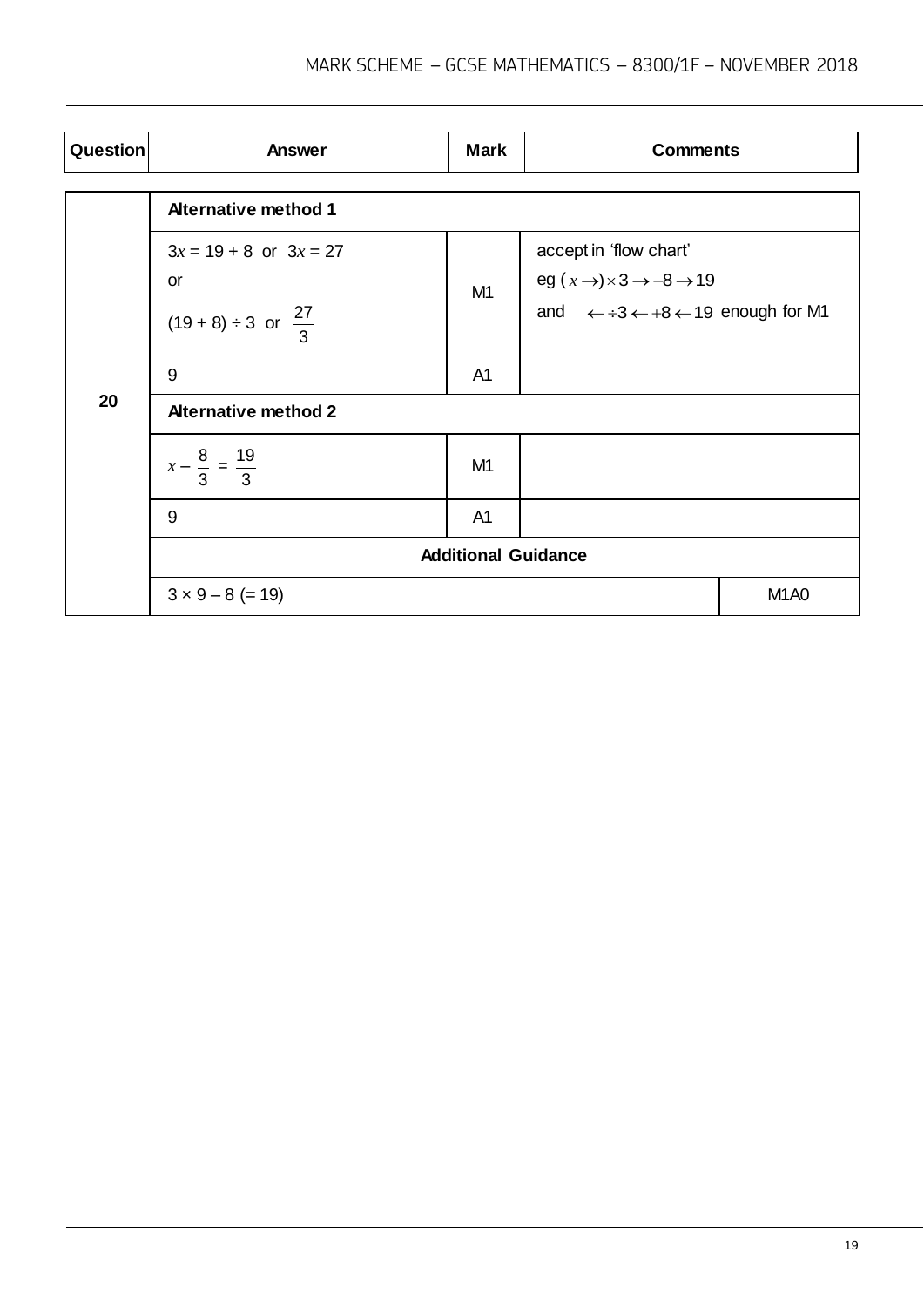| <b>Question</b> |                                              |                 | Answer                                                         |          |    |                                     | <b>Mark</b>    | <b>Comments</b>                                                                       |
|-----------------|----------------------------------------------|-----------------|----------------------------------------------------------------|----------|----|-------------------------------------|----------------|---------------------------------------------------------------------------------------|
|                 |                                              |                 | <b>Alternative Method 1</b>                                    |          |    |                                     |                |                                                                                       |
|                 | way table                                    |                 | Lists at least 5 correct<br>combinations or at least 5 correct |          |    | outcomes or constructs correct two- |                | outcomes may be seen in the two-way<br>table                                          |
|                 | eg                                           |                 | 17 and 12 or 29                                                |          |    |                                     |                | ignore additional combinations such as<br>17 and 17 for M1                            |
|                 |                                              |                 | 17 and 23 or 40<br>17 and 15 or 32<br>17 and 16 or 33          |          |    |                                     |                | ignore any totals in a correctly<br>constructed two-way table                         |
|                 |                                              |                 | 12 and 23 or 35<br>12 and 15 or 27                             |          |    |                                     | M <sub>1</sub> | 17 and 12 & 12 and 17 are accepted as<br>two different combinations                   |
|                 |                                              | 23 and 15 or 38 | 12 and 16 or 28                                                |          |    |                                     |                |                                                                                       |
|                 |                                              |                 | 23 and 16 or 39                                                |          |    |                                     |                |                                                                                       |
|                 |                                              |                 | 15 and 16 or 31                                                | or       |    |                                     |                |                                                                                       |
| 21              | 17<br>12<br>23<br>15<br>16                   | 17              | 12                                                             | 23<br>15 | 16 |                                     |                |                                                                                       |
|                 | Fully correct list or two-way table          |                 |                                                                |          |    |                                     |                | accept ticks/crosses with correct pairs<br>instead of values                          |
|                 | eg<br>29, 40, 32, 33, 35, 27, 28, 38, 39, 31 |                 |                                                                |          |    |                                     |                |                                                                                       |
|                 | or 40, 32, 33, 35, 38, 39, 31 or             |                 |                                                                |          |    |                                     |                | in the two-way table, it is acceptable to<br>have only one set of ten cells completed |
|                 |                                              | 17              | 12                                                             | 23       | 15 | 16                                  |                | (top right or bottom left) if all correct                                             |
|                 | 17                                           |                 | 29                                                             | 40       | 32 | 33                                  | A <sub>1</sub> | accept ticks and/or crosses in cells                                                  |
|                 | 12                                           | 29              |                                                                | 35       | 27 | 28                                  |                |                                                                                       |
|                 | 23                                           | 40              | 35                                                             |          | 38 | 39                                  |                | do not accept incorrect combinations<br>such as 17 and 17 for A1                      |
|                 | 15                                           | 32              | 27                                                             | 38       |    | 31                                  |                |                                                                                       |
|                 | 16                                           | 33              | 28                                                             | 39       | 31 |                                     |                |                                                                                       |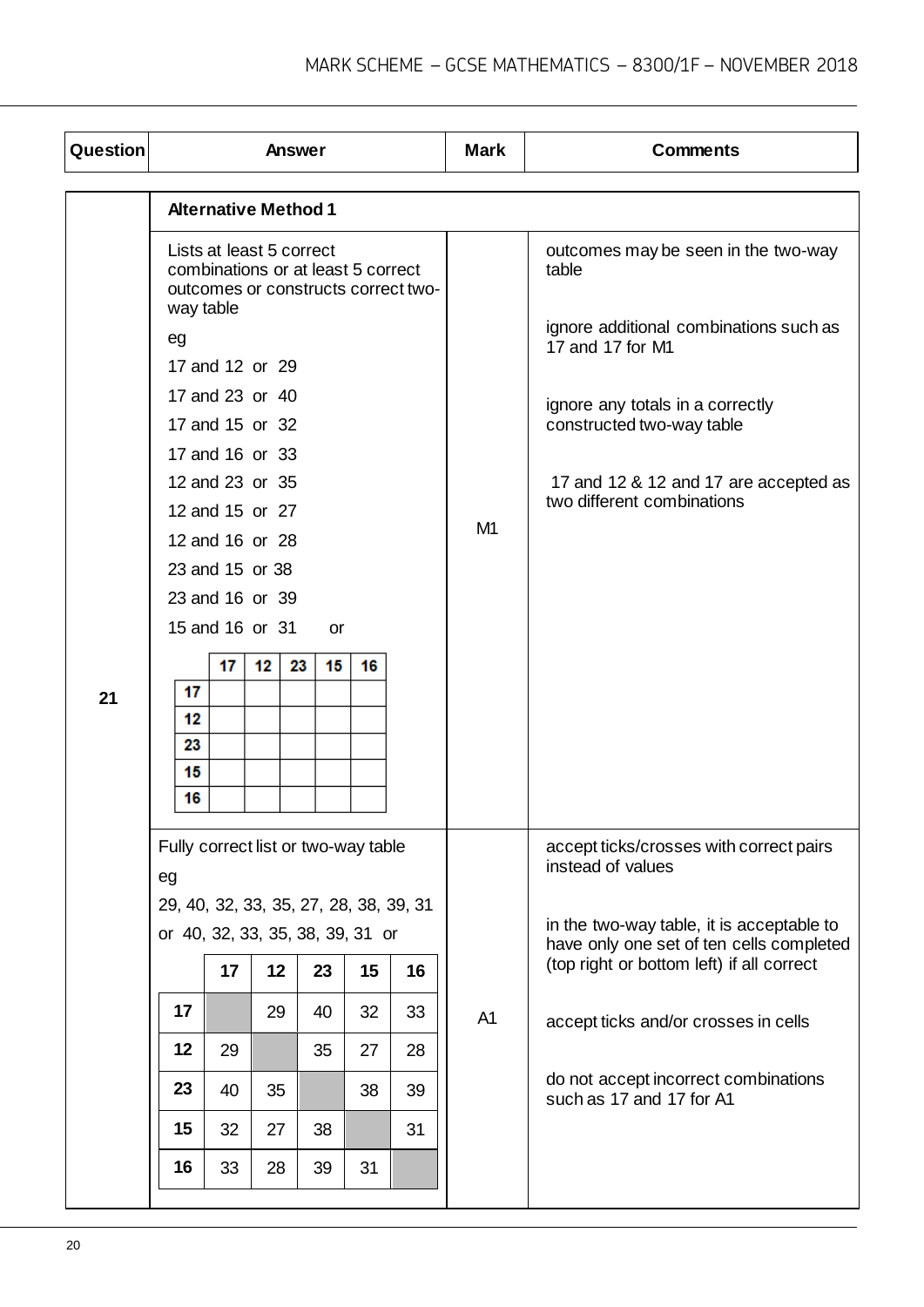|        | $\frac{7}{10}$ or 0.7 or 70%<br><b>Alternative Method 2</b>                                                                                                                                                                                    | A <sub>1ft</sub> | <b>oe</b><br>ft their list or two-way table with M1<br>scored and a probability $> 0$ and $< 1$                                                   |
|--------|------------------------------------------------------------------------------------------------------------------------------------------------------------------------------------------------------------------------------------------------|------------------|---------------------------------------------------------------------------------------------------------------------------------------------------|
|        | States that outcomes of 30 or under<br>may only be achieved by using the<br>12                                                                                                                                                                 | M1               | <b>oe</b>                                                                                                                                         |
| 21cont | Lists the three (or six) combinations<br>which give outcomes of 30 or under<br>12 and 15 (15 and 12)<br>12 and 16 (16 and 12)<br>12 and 17 (17 and 12)<br>or<br>Lists the three outcomes of 30 or<br>under (may be repeated)<br>27<br>28<br>29 | A <sub>1</sub>   |                                                                                                                                                   |
|        | $\frac{7}{10}$ or 0.7 or 70%                                                                                                                                                                                                                   | A <sub>1ft</sub> | œ<br>ft their list with M1 scored and a<br>probability $> 0$ and $< 1$<br>eg if only 27 and 28 found<br>and<br>answer 0.8 given<br>score M1A0A1ft |

### **The Additional Guidance for Q21 is on the next page**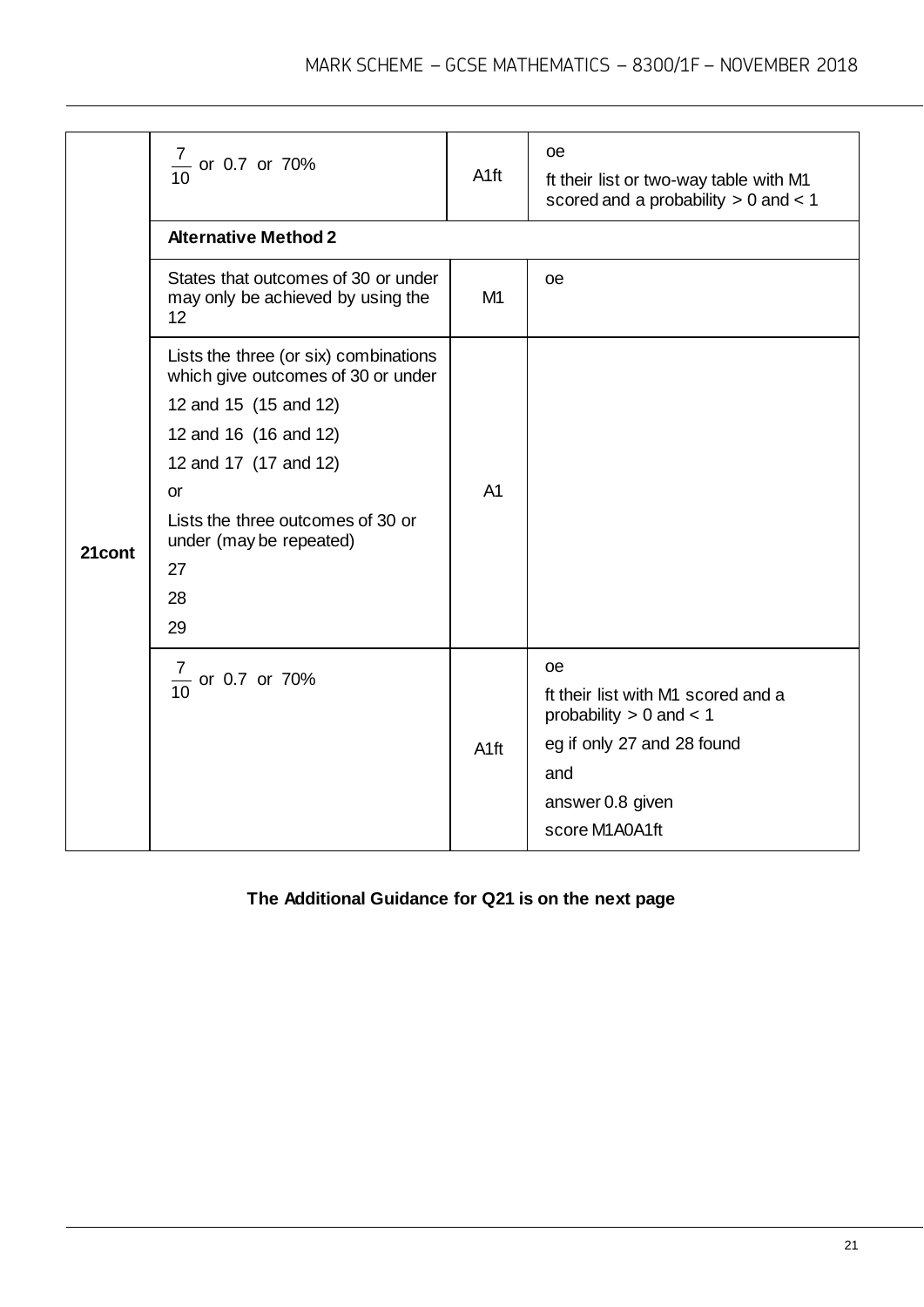|        |                                                                                                                               | <b>Additional Guidance</b>                                             |    |                   |    |    |    |          |  |  |  |  |
|--------|-------------------------------------------------------------------------------------------------------------------------------|------------------------------------------------------------------------|----|-------------------|----|----|----|----------|--|--|--|--|
|        | Correct answer with no incorrect working                                                                                      | M <sub>1</sub> A <sub>1</sub> A <sub>1</sub>                           |    |                   |    |    |    |          |  |  |  |  |
|        | If work is crossed out, this may be the removal of totals not above 30<br>and these should still be considered if appropriate |                                                                        |    |                   |    |    |    |          |  |  |  |  |
|        | This example shows that the answer 0.7 may not score full marks.                                                              |                                                                        |    |                   |    |    |    |          |  |  |  |  |
|        |                                                                                                                               |                                                                        | 17 | 12                | 23 | 15 | 16 |          |  |  |  |  |
|        |                                                                                                                               | 17                                                                     |    | 29                | 40 | 32 | 33 |          |  |  |  |  |
|        |                                                                                                                               | 12                                                                     | 29 |                   | 36 | 27 | 28 | M1A0A1ft |  |  |  |  |
|        |                                                                                                                               | 23                                                                     | 40 | 36                |    | 37 | 39 |          |  |  |  |  |
|        |                                                                                                                               | 15                                                                     | 32 | 27                | 37 |    | 31 |          |  |  |  |  |
|        |                                                                                                                               | 16                                                                     | 33 | 28                | 39 | 31 |    |          |  |  |  |  |
| 21cont |                                                                                                                               |                                                                        |    |                   |    |    |    |          |  |  |  |  |
|        |                                                                                                                               | This is an example of following through from their table to give A1ft. |    |                   |    |    |    |          |  |  |  |  |
|        |                                                                                                                               |                                                                        | 17 | 12                | 23 | 15 | 16 |          |  |  |  |  |
|        |                                                                                                                               | 17                                                                     |    | 29                | 40 | 32 | 33 |          |  |  |  |  |
|        |                                                                                                                               | 12                                                                     | 29 |                   | 35 | 27 | 28 | M1A0A1ft |  |  |  |  |
|        |                                                                                                                               | 23                                                                     | 40 | 36                |    | 38 | 39 |          |  |  |  |  |
|        |                                                                                                                               | 15                                                                     | 32 | 27                | 37 |    | 21 |          |  |  |  |  |
|        |                                                                                                                               | 16                                                                     | 33 | 28                | 39 | 21 |    |          |  |  |  |  |
|        |                                                                                                                               |                                                                        |    | and answer of 0.6 |    |    |    |          |  |  |  |  |
|        | Ignore use of probability words unless contradictory                                                                          |                                                                        |    |                   |    |    |    |          |  |  |  |  |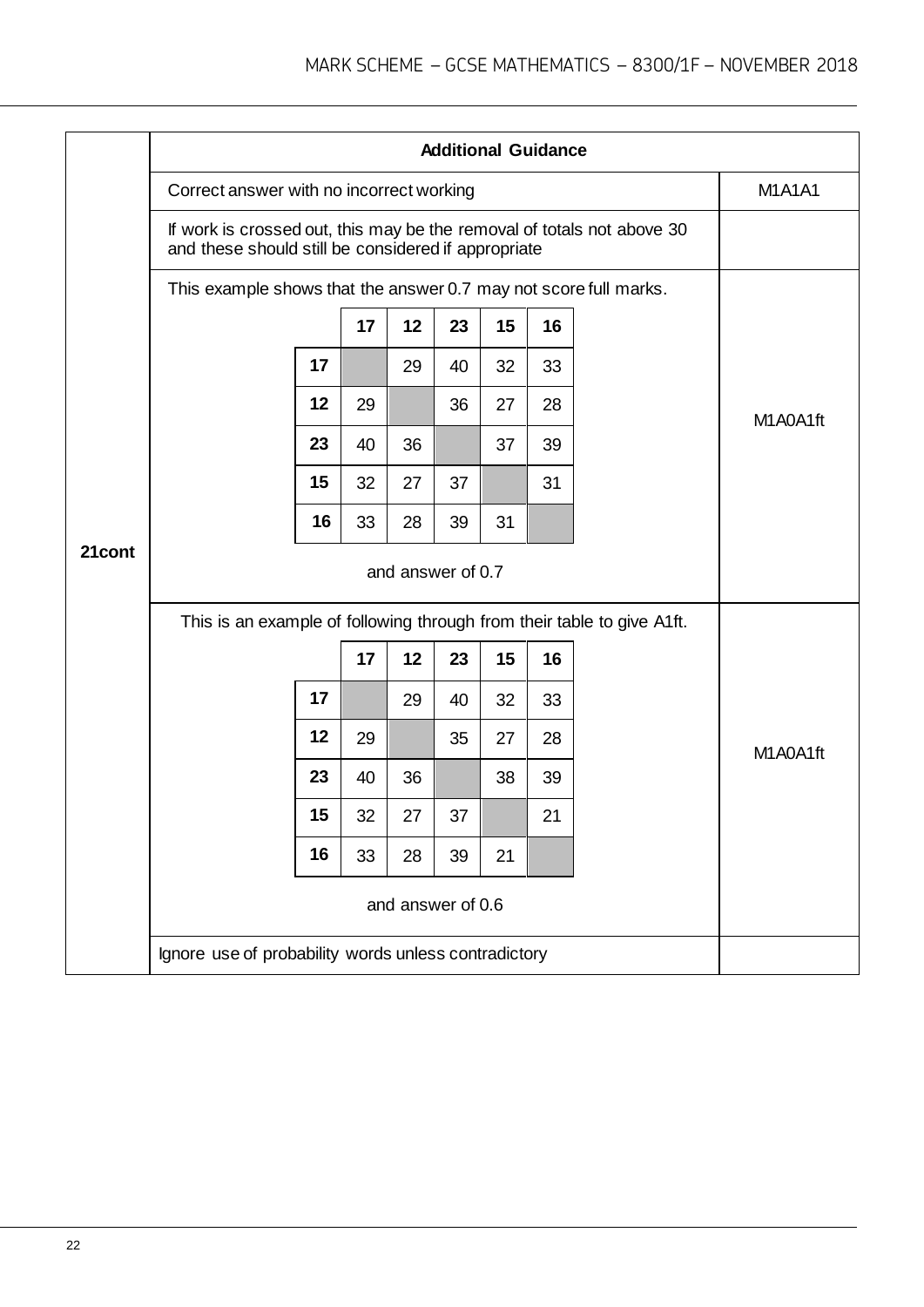| Question |                    |           | Answer                               |   |   |                     | <b>Mark</b>    | <b>Comments</b> |
|----------|--------------------|-----------|--------------------------------------|---|---|---------------------|----------------|-----------------|
| 22(a)    | $\mathcal X$<br>V) | $-2$<br>4 | - 1<br>$\overline{\phantom{a}}$<br>× | 0 | n | $\overline{2}$<br>4 | B <sub>1</sub> |                 |

|       | Plots their points correctly<br>or<br>restarts with 4 or 5 correct points<br>plotted           | M1             | $\pm\frac{1}{2}$ square tolerance<br>allow one error |  |
|-------|------------------------------------------------------------------------------------------------|----------------|------------------------------------------------------|--|
|       | Correct graph                                                                                  | A <sub>1</sub> | smooth quadratic curve through points                |  |
|       | <b>Additional Guidance</b>                                                                     |                |                                                      |  |
| 22(b) | Allow $\pm \frac{1}{2}$ square tolerance for curve passing through points                      |                |                                                      |  |
|       | If their points do not form a quadratic curve, it is maximum M1                                |                |                                                      |  |
|       | The 'base' of the quadratic curve should be a smooth fairly flat curve,<br>not a pointed shape |                |                                                      |  |
|       | Ignore additional points beyond $x = 2$ and $x = -2$                                           |                |                                                      |  |
|       | Ignore extended graph beyond $x = 2$ and $x = -2$                                              |                |                                                      |  |

|       | Draws a horizontal line from 2.6 on<br>the y-axis to their graph         | M1               | implied by correct vertical line down to<br>the $x$ -axis from correct point or at least<br>one correct value seen for their graph |                               |
|-------|--------------------------------------------------------------------------|------------------|------------------------------------------------------------------------------------------------------------------------------------|-------------------------------|
|       | Correct readings from their graph                                        | A <sub>1ft</sub> | must see both values                                                                                                               |                               |
|       | <b>Additional Guidance</b>                                               |                  |                                                                                                                                    |                               |
| 22(c) | Positive value only or negative value only given                         |                  |                                                                                                                                    | M <sub>1</sub> A <sub>0</sub> |
|       | Tolerance on readings of $\pm \frac{1}{2}$ square                        |                  |                                                                                                                                    |                               |
|       | It is sufficient, for M1, for the horizontal line to meet the graph once |                  |                                                                                                                                    |                               |
|       | No graph and answer of 1.6                                               |                  |                                                                                                                                    | M0A0                          |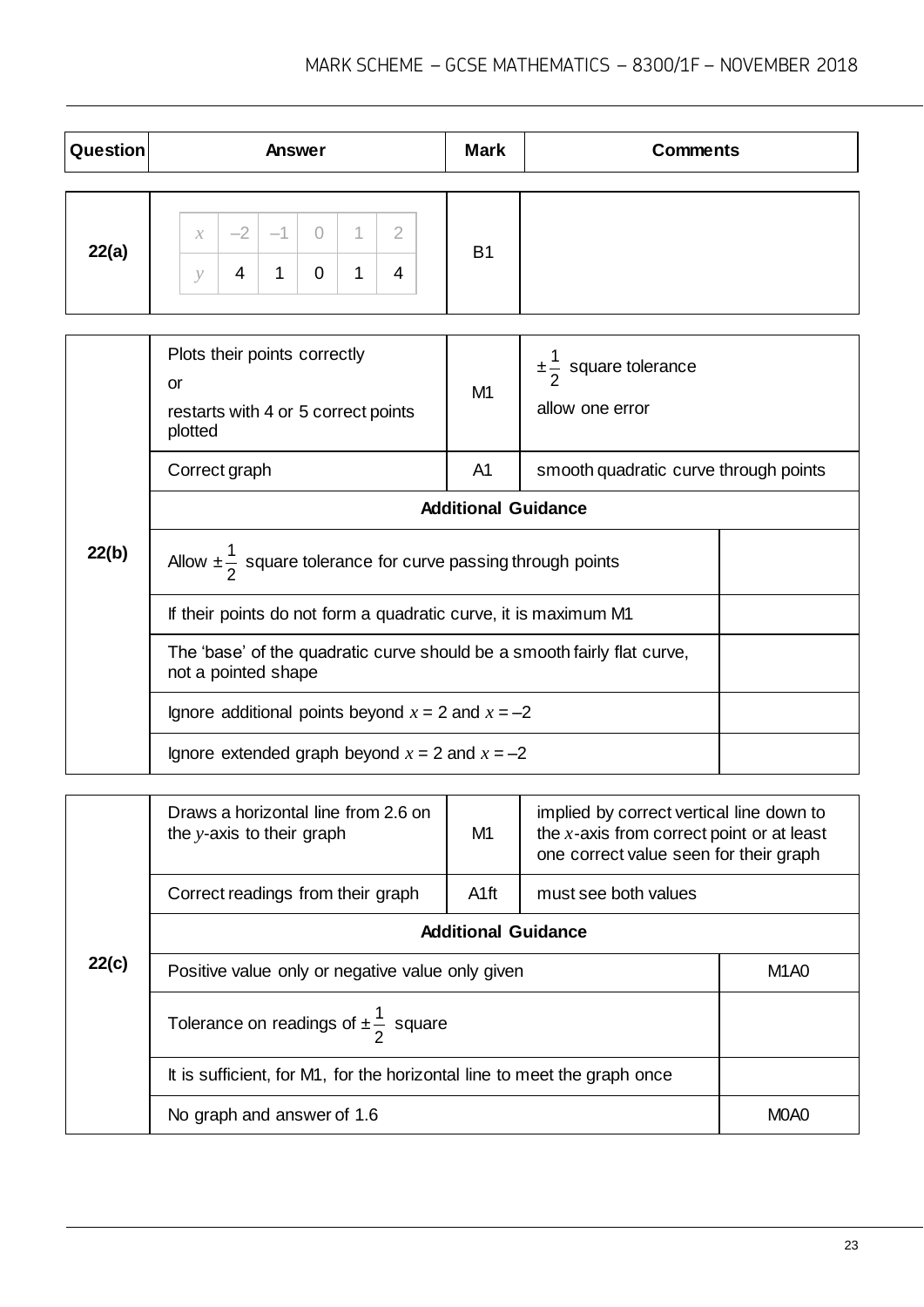| Question | Answer                                             | <b>Mark</b> | <b>Comments</b>      |                |
|----------|----------------------------------------------------|-------------|----------------------|----------------|
| 23(a)    | $-1$                                               | <b>B1</b>   |                      |                |
|          | $n^2 + n$ or $n + n^2$                             | <b>B1</b>   |                      |                |
|          | <b>Additional Guidance</b>                         |             |                      |                |
| 23(b)    | Accept $1n^2 + 1n$ or $1n^2 + n$ or $n^2 + 1n$ etc |             |                      |                |
|          | Do not accept $n \times n + n$ or $n^2 + n1$       |             |                      | B <sub>0</sub> |
|          |                                                    |             |                      |                |
|          | <b>Alternative method 1</b>                        |             |                      |                |
|          | <b>B1</b><br>$(n + n + 1) = 2n + 1$                |             |                      |                |
|          | and                                                |             | $(n + n + 1) 2n + 1$ |                |

|       | $(n + n + 1) = 2n + 1$<br>and<br>states that $2n$ is even<br>and | <b>B2</b> | В1<br>$(n + n + 1 = 2n + 1)$                                   |                |
|-------|------------------------------------------------------------------|-----------|----------------------------------------------------------------|----------------|
|       | states that even $+1 =$ odd or<br>$even + odd = odd$             |           |                                                                |                |
|       | <b>Alternative method 2</b>                                      |           |                                                                |                |
| 23(c) | States that one of the numbers is<br>even and the other is odd   |           | <b>B1</b>                                                      |                |
|       | and                                                              | <b>B2</b> | states that one of the numbers is even<br>and the other is odd |                |
|       | states that even $+$ odd = odd                                   |           | or                                                             |                |
|       |                                                                  |           | states that even $+$ odd = odd                                 |                |
|       | <b>Additional Guidance</b>                                       |           |                                                                |                |
|       | Numerical examples with no other explanation                     |           |                                                                | B <sub>0</sub> |
|       | $n+n+1=2n+1=3n$                                                  |           |                                                                | B <sub>0</sub> |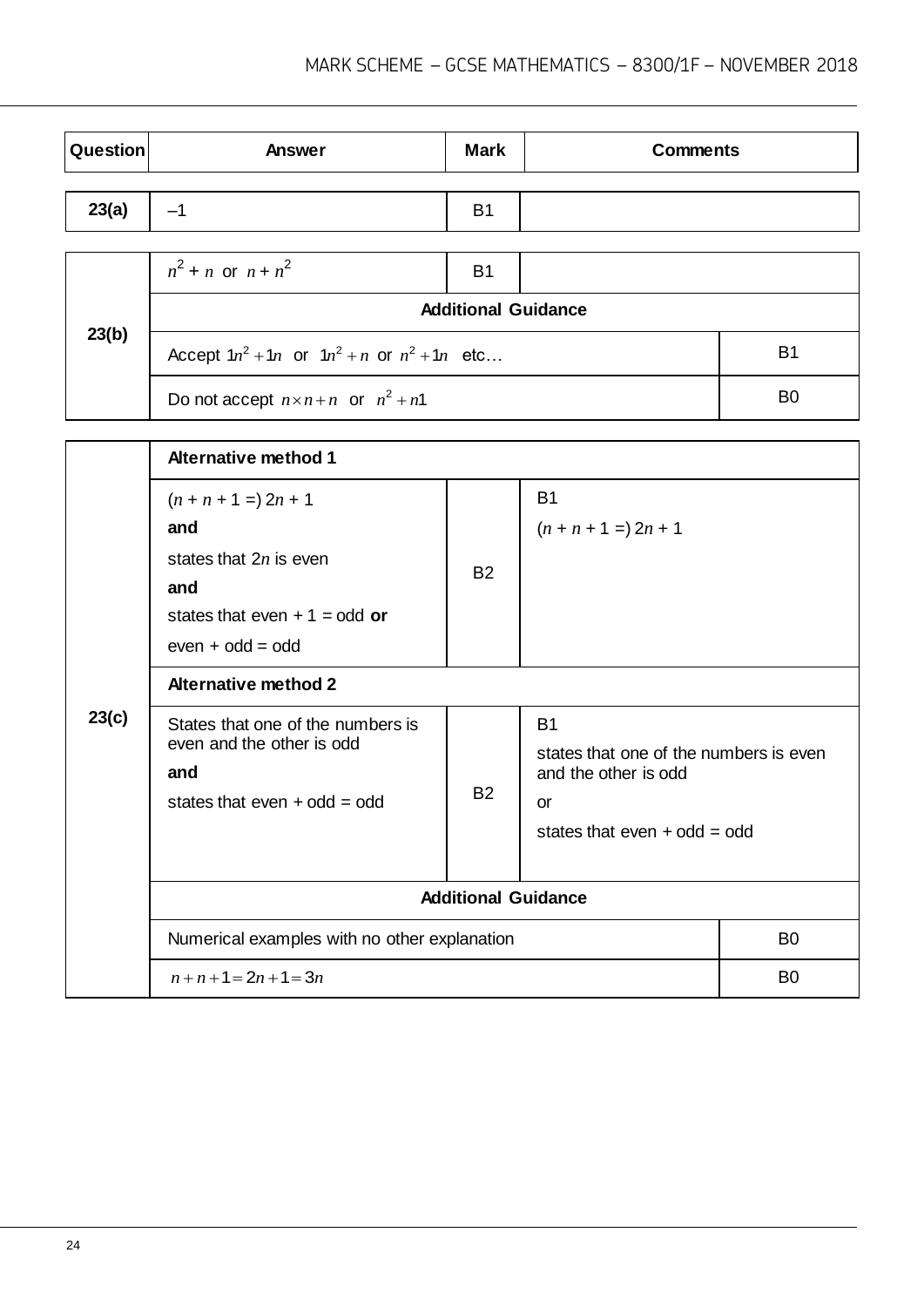| <b>Question</b> | Answer                   | <b>Mark</b>    | <b>Comments</b> |
|-----------------|--------------------------|----------------|-----------------|
| 24              | $\sqrt{3}$<br>$\sqrt{2}$ | B <sub>1</sub> |                 |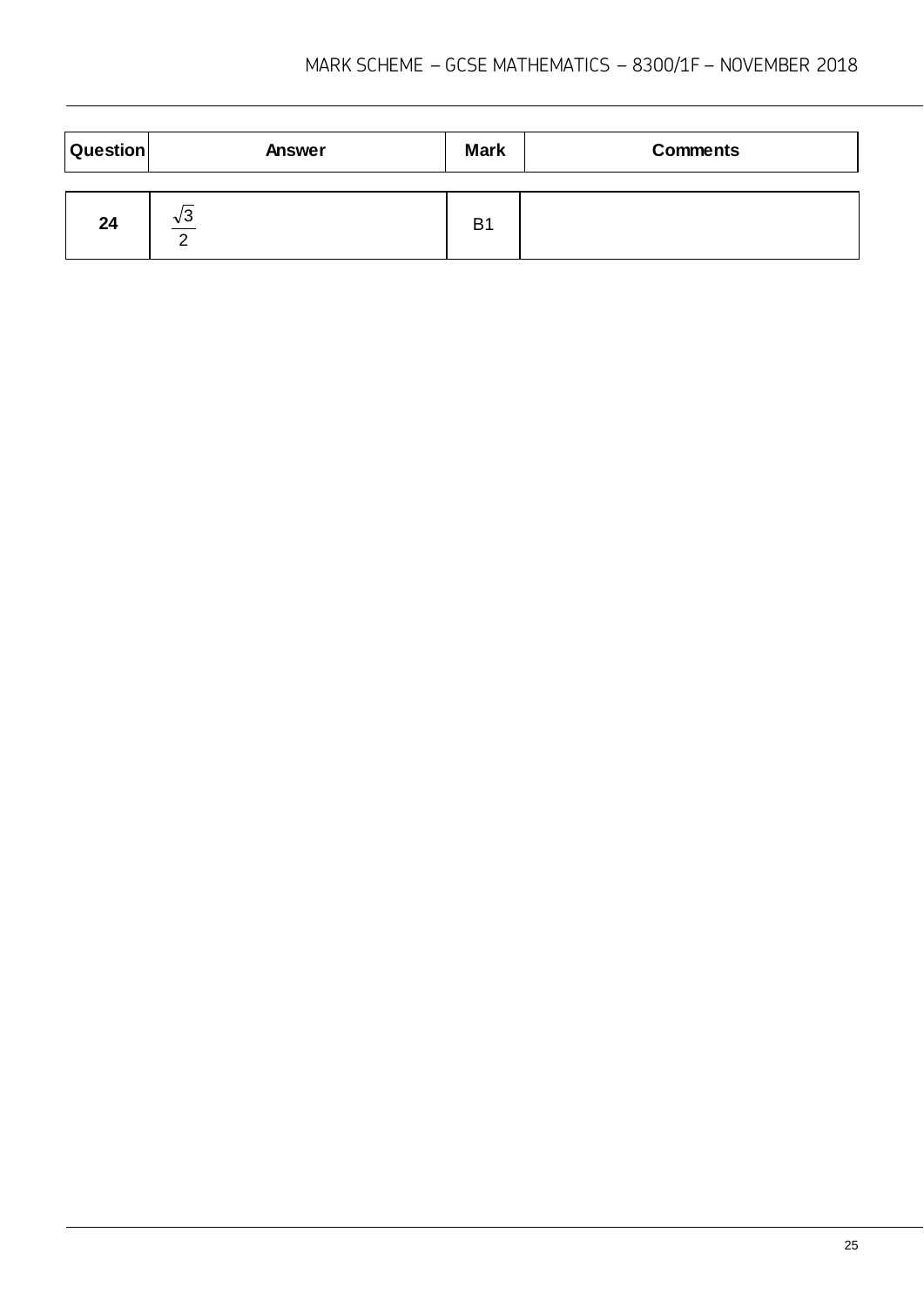| Question | Answer                                     | <b>Mark</b>      | <b>Comments</b>                                                                                                                                                                                              |
|----------|--------------------------------------------|------------------|--------------------------------------------------------------------------------------------------------------------------------------------------------------------------------------------------------------|
|          | <b>Alternative method 1</b>                |                  |                                                                                                                                                                                                              |
|          | $\frac{17}{2}$ or $\frac{8}{3}$            | M <sub>1</sub>   | oe fractions                                                                                                                                                                                                 |
|          | their $\frac{17}{2}$ x their $\frac{3}{8}$ | M <sub>1</sub>   | conversion of both mixed numbers to<br>improper fractions and multiplication of<br>the conversion of $8\frac{1}{2}$ by the reciprocal<br>of the conversion of $2\frac{2}{3}$                                 |
|          | 51<br>$\overline{16}$                      | A <sub>1</sub>   | oe fraction or decimal                                                                                                                                                                                       |
|          | $3\frac{3}{16}$                            | B <sub>1ft</sub> | oe mixed number<br>ft correct conversion of their improper<br>fraction to a mixed number                                                                                                                     |
| 25       | <b>Alternative method 2</b>                |                  |                                                                                                                                                                                                              |
|          | $\frac{17}{2}$ or $\frac{8}{3}$            | M <sub>1</sub>   | oe fractions                                                                                                                                                                                                 |
|          | $\frac{51}{6} \div \frac{16}{6}$           | M <sub>1</sub>   | conversion of both mixed numbers to<br>improper fractions, correct conversion to<br>improper fractions with a common<br>denominator and division of the<br>conversion of $8\frac{1}{6}$ by the conversion of |
|          |                                            |                  | ۷<br>$2\frac{2}{3}$                                                                                                                                                                                          |
|          | 51<br>16                                   | A <sub>1</sub>   | oe fraction or decimal                                                                                                                                                                                       |
|          | $3\frac{3}{16}$                            | B <sub>1ft</sub> | oe mixed number<br>ft correct conversion of their improper<br>fraction to a mixed number                                                                                                                     |

## **The Additional Guidance for question 25 is on the next page**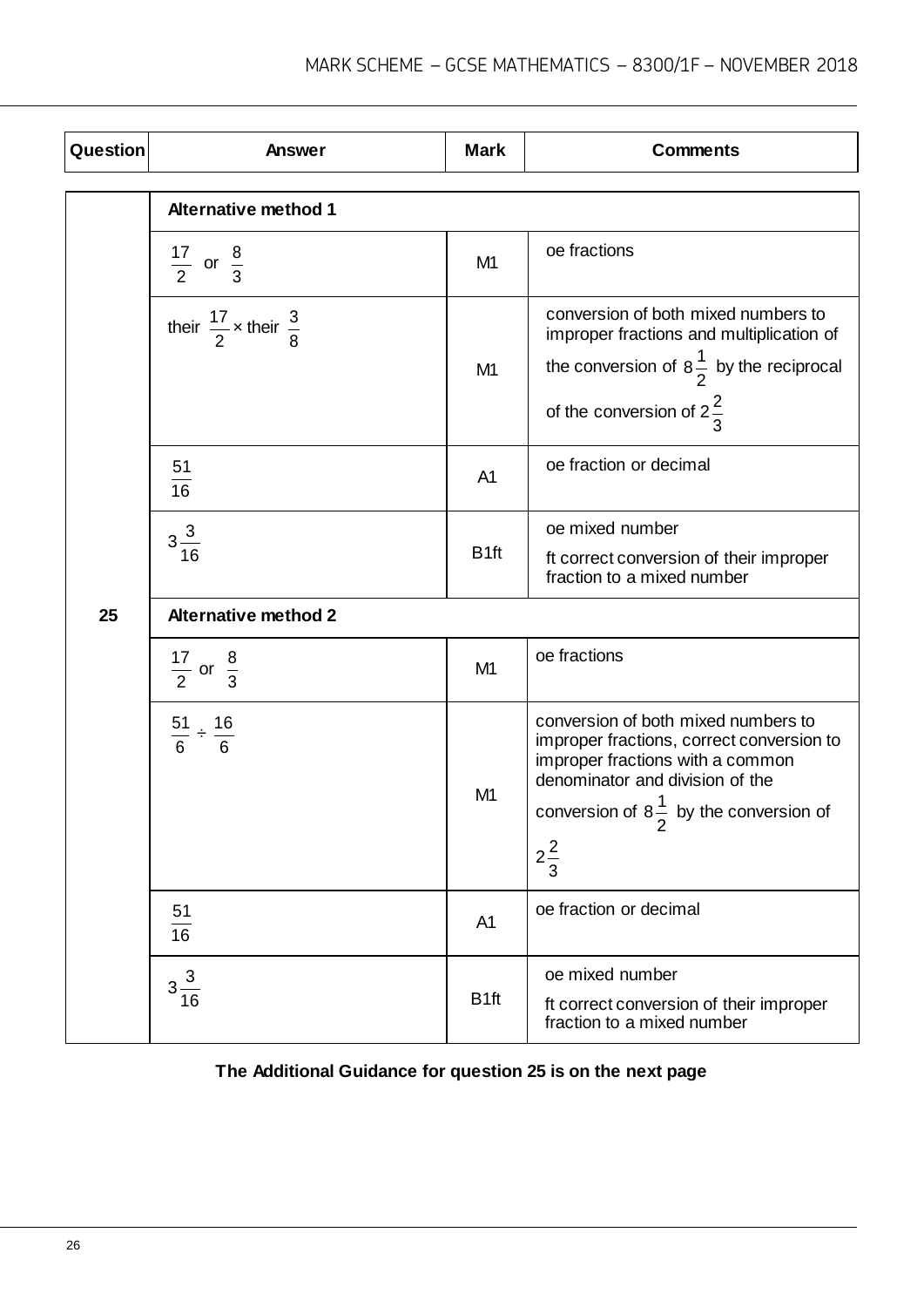| Question   | Answer                                                                  | <b>Mark</b>                | <b>Comments</b>  |               |
|------------|-------------------------------------------------------------------------|----------------------------|------------------|---------------|
|            |                                                                         | <b>Additional Guidance</b> |                  |               |
|            | Working with decimals                                                   |                            |                  | $0, 3$ or $4$ |
|            | Ignore incorrect attempt to simplify a mixed number                     |                            |                  |               |
|            | eg $3\frac{3}{16} = 3\frac{1}{8}$                                       |                            |                  | M1M1A1B1      |
| 25<br>cont | $3\frac{3}{16}$ seen, then $\frac{51}{16}$ on answer line               |                            | M1M1A1B0         |               |
|            | $\frac{9}{2}$ and $\frac{8}{3}$ , $\frac{27}{6} \div \frac{16}{6}$ ,    | $rac{27}{16}$ ,            | $1\frac{11}{16}$ | M1M1A0B1ft    |
|            | $\frac{9}{2}$ and $\frac{8}{3}$ ,<br>$\frac{27}{6} \div \frac{16}{6}$ , | $1\frac{11}{16}$           |                  | M1M1A0B1ft    |
|            | $\frac{9}{2}$ and $\frac{4}{3}$ ,<br>$\frac{27}{6} \div \frac{8}{6}$    | $\frac{27}{8},$            | $3\frac{3}{8}$   | MOM1A0B1ft    |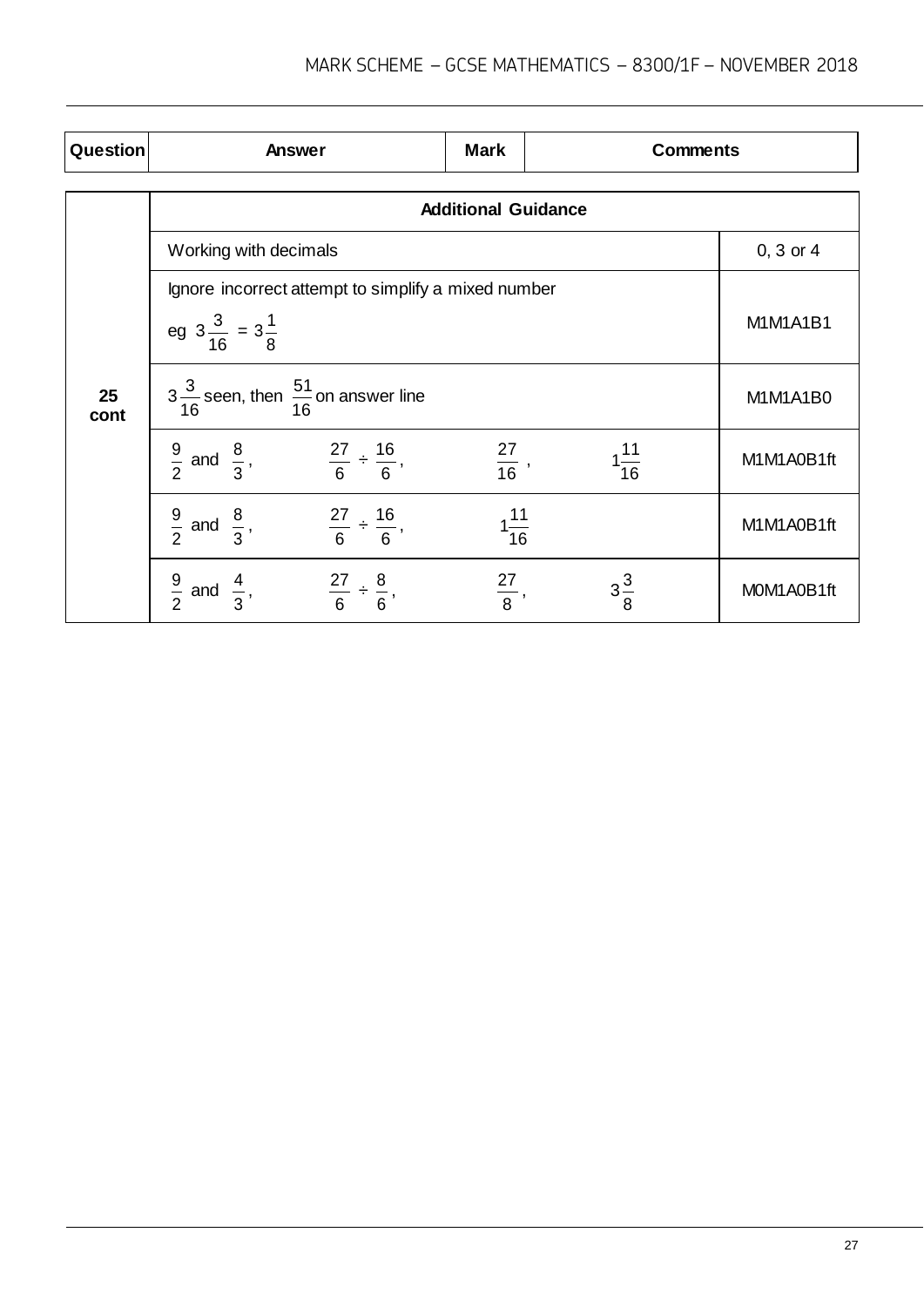| Question |                                                      | Answer                                                               | <b>Mark</b>                                    | <b>Comments</b>              |                     |
|----------|------------------------------------------------------|----------------------------------------------------------------------|------------------------------------------------|------------------------------|---------------------|
|          | <b>Alternative method 1</b>                          |                                                                      |                                                |                              |                     |
|          | Correct reading of at least one<br>value             |                                                                      |                                                | may be seen on graph         |                     |
|          | at 0 hours                                           | [46, 50]                                                             |                                                |                              |                     |
|          | at 1 hour                                            | [63, 67]                                                             | M <sub>1</sub>                                 |                              |                     |
|          | at 2 hours                                           | [80, 84]                                                             |                                                |                              |                     |
|          | at 3 hours                                           | [96, 100]                                                            |                                                |                              |                     |
|          | at 4 hours                                           | [114, 118]                                                           |                                                |                              |                     |
|          | subtraction of two values<br>correct number of hours |                                                                      | division by 1 may be implied<br>M <sub>1</sub> |                              |                     |
|          | 17                                                   |                                                                      | A <sub>1</sub>                                 | <b>SC129</b>                 |                     |
|          | <b>Alternative method 2</b>                          |                                                                      |                                                |                              |                     |
|          | A difference in the range                            |                                                                      |                                                | may be seen on graph         |                     |
| 26       | for 1 hour                                           | [15, 19]                                                             |                                                |                              |                     |
|          | for 2 hours                                          | [32, 36]                                                             | M <sub>1</sub>                                 |                              |                     |
|          | for 3 hours                                          | [49, 53]                                                             |                                                |                              |                     |
|          | for 4 hours                                          | [66, 70]                                                             |                                                |                              |                     |
|          | difference<br>correct number of hours                |                                                                      | M <sub>1</sub>                                 | division by 1 may be implied |                     |
|          | 17                                                   |                                                                      | A1                                             | SC1 29                       |                     |
|          |                                                      |                                                                      | <b>Additional Guidance</b>                     |                              |                     |
|          | $(119 - 42) \div 4 = 19.25$                          |                                                                      |                                                |                              | MOM <sub>1</sub> A0 |
|          | recovered                                            | for 2nd M1 in Alt 1, subtraction must be in the correct order unless |                                                |                              |                     |
|          | eg $(110 - 42) \div 4 = 17$                          | 17 does not imply three marks, so working must be checked            |                                                |                              | MOM <sub>1</sub> A0 |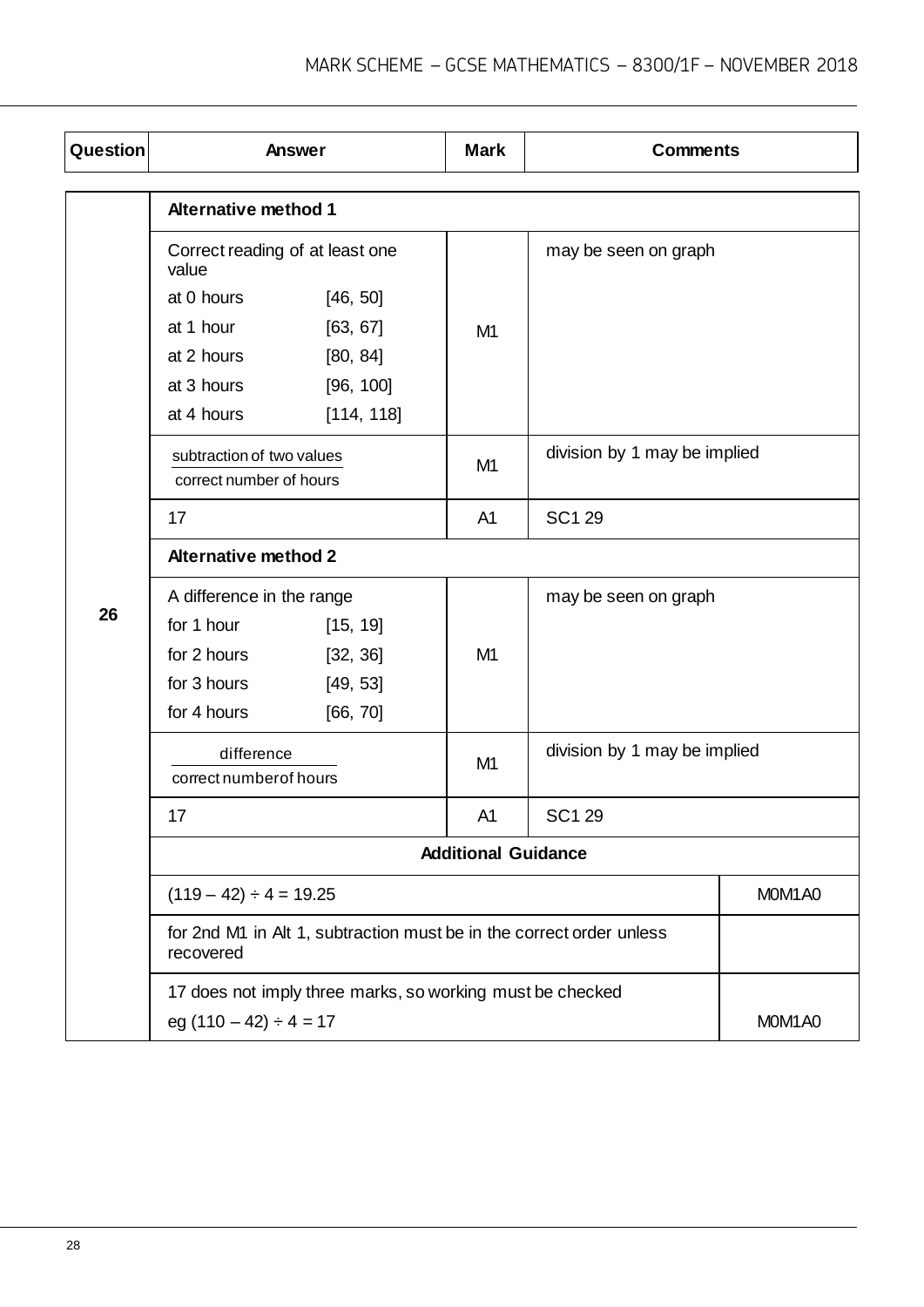| Question | Answer                                                                           | <b>Mark</b> | <b>Comments</b>      |                |
|----------|----------------------------------------------------------------------------------|-------------|----------------------|----------------|
|          |                                                                                  |             |                      |                |
|          | 8 and lowest (value)                                                             |             | œ                    |                |
|          | or                                                                               | <b>B1</b>   | Accept 102 for day 8 |                |
|          | 8 and outlier                                                                    |             |                      |                |
|          | <b>Additional Guidance</b>                                                       |             |                      |                |
|          | 8 and '(Only 102 landed whereas) All the other days were over 140'               | B1          |                      |                |
|          | 8 and 'Fewer (less) planes landed (than the other days)'                         |             |                      | <b>B1</b>      |
|          | 8 and 'It's an anomaly'                                                          |             |                      | <b>B1</b>      |
|          | 8 and 'There was a (big) drop / reduction / decrease in the number of<br>planes' | <b>B1</b>   |                      |                |
|          | 8 and 'There were only 102 planes'                                               |             | <b>B1</b>            |                |
| 27(a)    | 8 and 'It's low' or 8 and 'It's lower' or 8 and 'It's too low'                   |             | <b>B1</b>            |                |
|          | 8 and 'It doesn't follow the trend (or pattern)'                                 | <b>B1</b>   |                      |                |
|          | 8 and 'It reduces a lot that day'                                                |             |                      | <b>B1</b>      |
|          | Ignore a non-contradictory statement with a correct statement                    |             |                      |                |
|          | eg 8 and It's the lowest, it dropped by 53'                                      |             |                      | <b>B1</b>      |
|          | Do not award B1 with a numerical error in the statement                          |             |                      |                |
|          | eg 8 and 'It's the lowest by 40'                                                 |             |                      | B <sub>0</sub> |
|          | 8 and 'There were 102 planes'                                                    |             |                      | B <sub>0</sub> |
|          | 8 and 'There's a drop of 53 (implies a point to point comparison)'               |             |                      | B <sub>0</sub> |
|          | 8 and 'It's below average'                                                       |             |                      | B <sub>0</sub> |
|          | 8 and 'It's the odd one out'                                                     |             |                      | B <sub>0</sub> |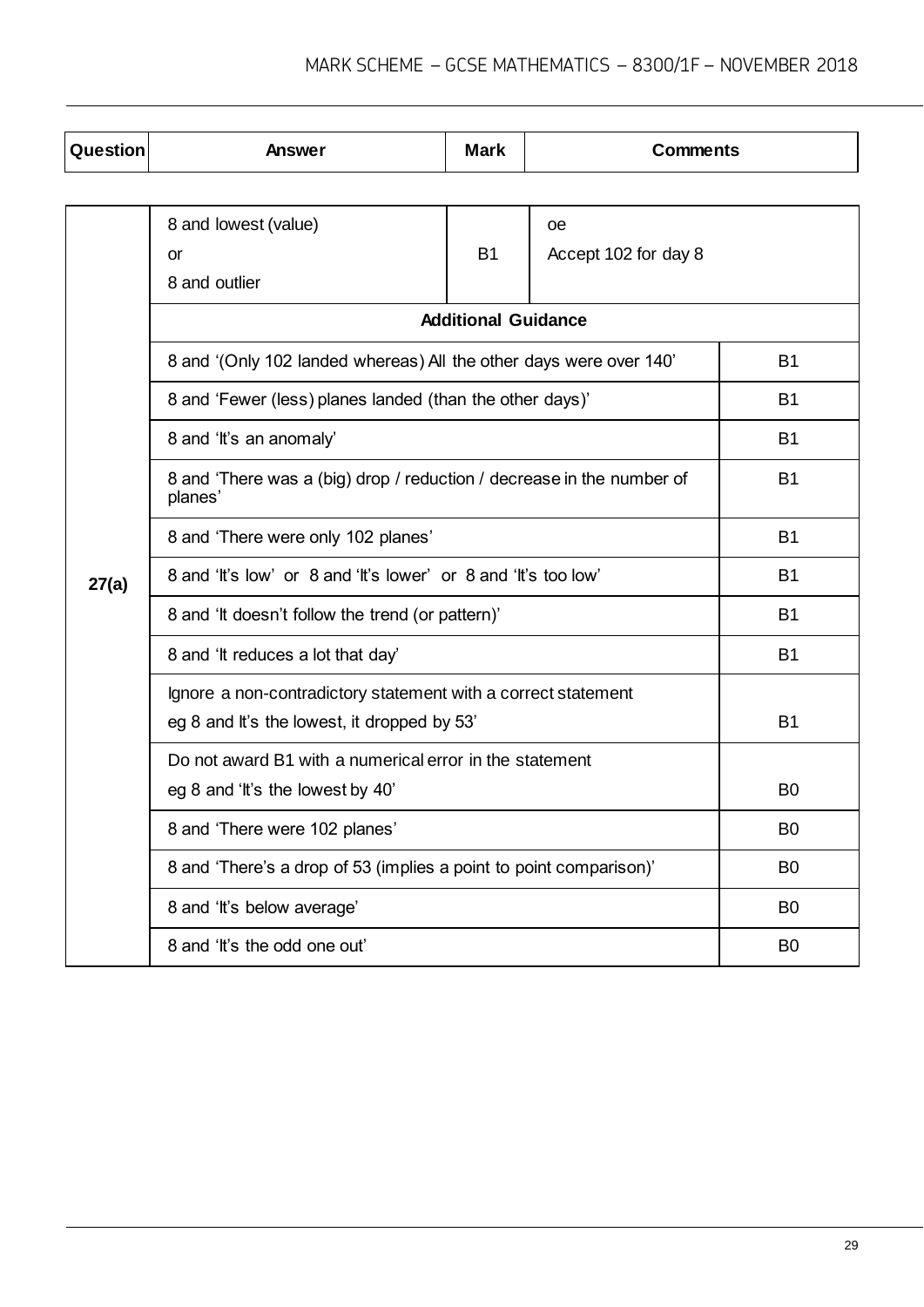| Question | Answer                                                    | <b>Mark</b>        | <b>Comments</b>                                                       |  |  |
|----------|-----------------------------------------------------------|--------------------|-----------------------------------------------------------------------|--|--|
|          | <b>Alternative method 1</b>                               |                    |                                                                       |  |  |
|          | $150 \times 24 \div 4$ or $150 \times 6$ or 900           | M1                 | 0e                                                                    |  |  |
|          | their $900 \times 365$<br>or                              |                    | for 365, allow 336, 360, 364, 366, 370<br>and 400                     |  |  |
|          | their $900 \times 7 \times 4 \times 12$<br><b>or</b>      | M <sub>1</sub> dep |                                                                       |  |  |
|          | their $900 \times 7 \times 52$<br>or 302 400 or 360 000   |                    |                                                                       |  |  |
|          | 324 000 or 327 600 or 328 500 or<br>329 400 or 333 000    | A <sub>1</sub>     |                                                                       |  |  |
|          | <b>Alternative method 2</b>                               |                    |                                                                       |  |  |
|          | 365 × 150 or 54750<br>or                                  | M1                 | for 365, allow 336, 360, 364, 366, 370<br>and 400                     |  |  |
| 27(b)    | 365 $\times$ any multiple of 150                          |                    | for 54 750 allow 50 400, 54 000, 54 600,<br>54 900, 55 500 and 60 000 |  |  |
|          | their 54750 $\times$ 24 $\div$ 4<br>or 302 400 or 360 000 | M <sub>1</sub> dep |                                                                       |  |  |
|          | 324 000 or 327 600 or 328 500 or<br>329 400 or 333 000    | A <sub>1</sub>     |                                                                       |  |  |
|          | <b>Alternative method 3</b>                               |                    |                                                                       |  |  |
|          | $365 \times (24 \div 4)$ or $365 \times 6$ or 2190        | M1                 | for 365, allow 336, 360, 364, 366, 370<br>and 400                     |  |  |
|          |                                                           |                    | for 2190, allow 2016, 2160, 2184, 2196,<br>2220 and 2400              |  |  |
|          | their 2190 $\times$ 150<br>or 302 400 or 360 000          | M <sub>1</sub> dep |                                                                       |  |  |
|          | 324 000 or 327 600 or 328 500 or<br>329 400 or 333 000    | A <sub>1</sub>     |                                                                       |  |  |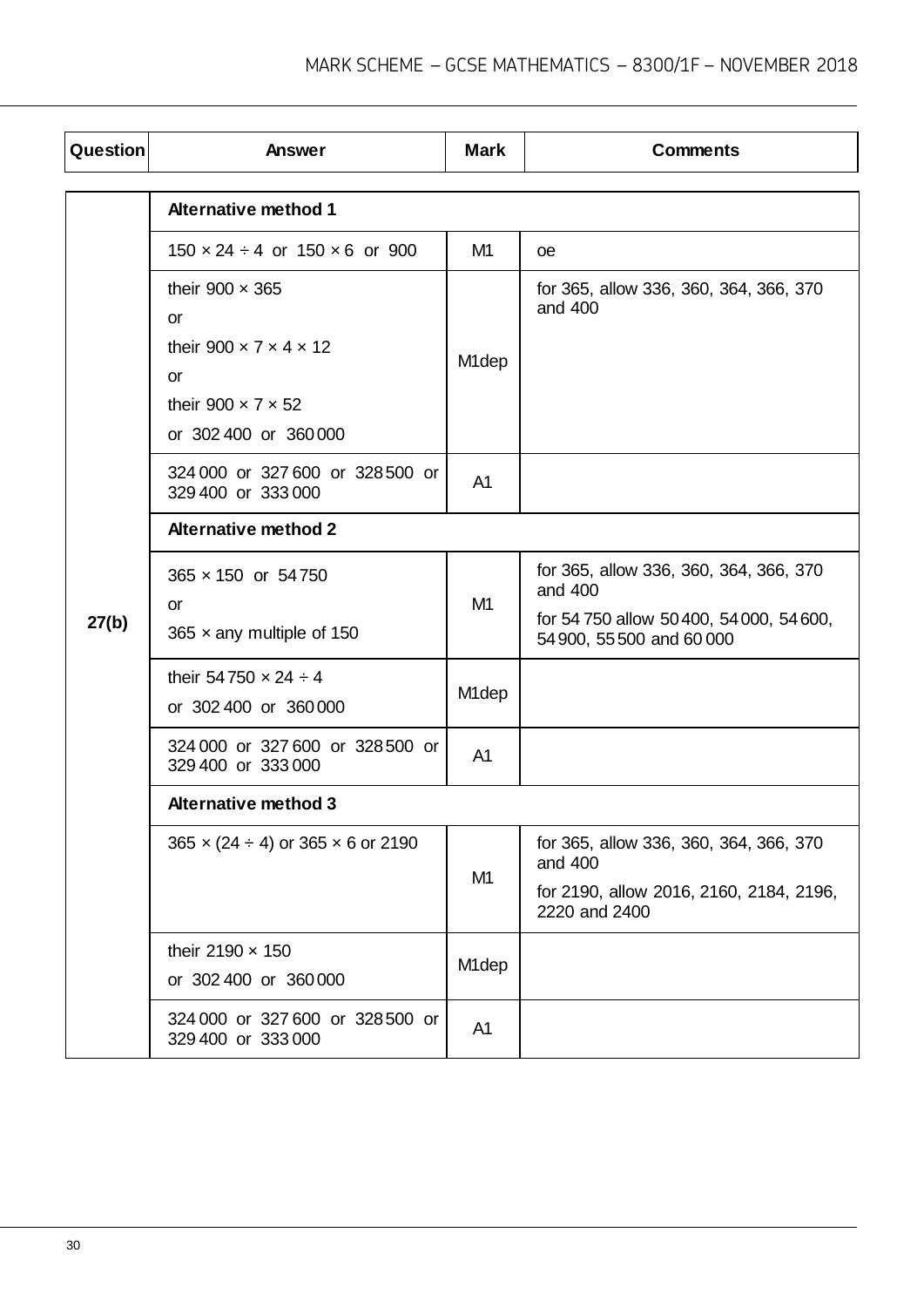| <b>Question</b> | Answer                                                                                                                                                                                                                                           | Mark                       | <b>Comments</b>                                                           |         |
|-----------------|--------------------------------------------------------------------------------------------------------------------------------------------------------------------------------------------------------------------------------------------------|----------------------------|---------------------------------------------------------------------------|---------|
| 27(c)           | Ticks 'Her prediction could be too<br>low or too high'<br>and<br>explains that fewer landings in<br>winter would make it too low, but<br>fewer landings at night would make<br>it too high<br>or states that the actual numbers<br>are not given | <b>B2</b>                  | oe reason<br>B1<br>ticks 'Her prediction could be too low or<br>too high' |         |
|                 |                                                                                                                                                                                                                                                  | <b>Additional Guidance</b> |                                                                           |         |
|                 | Ticks 'Her prediction could be too low or too high' and states that there<br>is not enough data                                                                                                                                                  |                            |                                                                           | B1 only |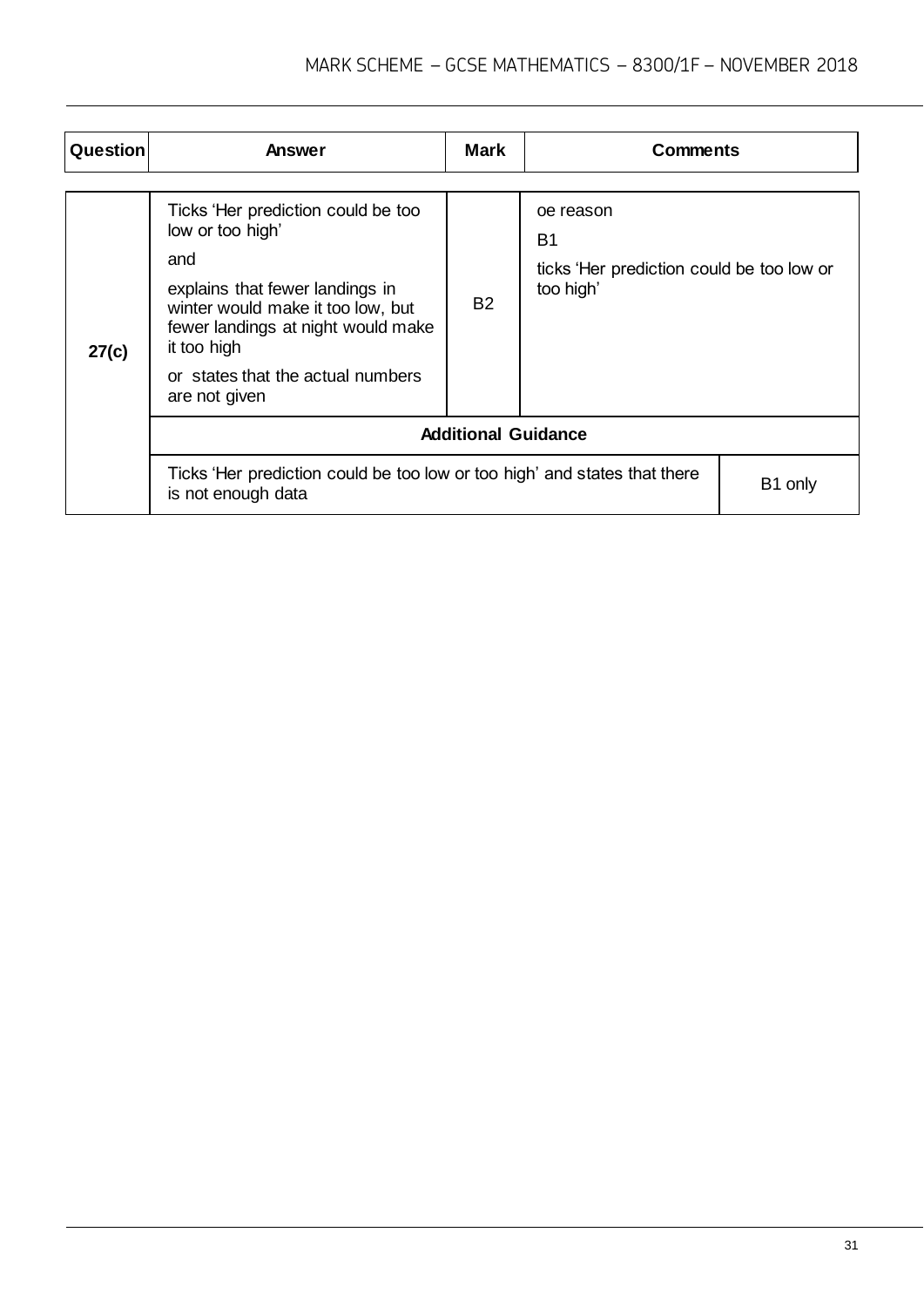| Question | Answer                                                                                                                                                                                                                                                                                                                                                                                                                                   | <b>Mark</b>    | <b>Comments</b> |
|----------|------------------------------------------------------------------------------------------------------------------------------------------------------------------------------------------------------------------------------------------------------------------------------------------------------------------------------------------------------------------------------------------------------------------------------------------|----------------|-----------------|
|          | <b>Alternative method 1</b>                                                                                                                                                                                                                                                                                                                                                                                                              |                |                 |
|          | $(5-2) \times 180$ or $3 \times 180$ or 540<br>or<br>$180 - (360 \div 5)$ or $(180 - 72)$<br>or 108                                                                                                                                                                                                                                                                                                                                      | M <sub>1</sub> | <sub>0e</sub>   |
|          | Ticks 'No' and 540<br>or<br>Ticks 'No' and 108                                                                                                                                                                                                                                                                                                                                                                                           | A <sub>1</sub> |                 |
|          | <b>Alternative method 2</b>                                                                                                                                                                                                                                                                                                                                                                                                              |                |                 |
| 28       | States that a pentagon cannot have<br>five (or all) right angles<br><b>or</b><br>states that a pentagon can have<br>five (or all) obtuse angles<br><b>or</b><br>states that the maximum number of<br>right angles is three<br><b>or</b><br>draws a pentagon with exactly<br>three right angles shown                                                                                                                                     | M <sub>1</sub> |                 |
|          | Ticks 'No'<br>and<br>states that a pentagon cannot have<br>five (or all) right angles or states<br>that the maximum number of right<br>angles is three or states that a<br>pentagon can have five (or all)<br>obtuse angles<br>and<br>draws a correct diagram of an<br>attempted pentagon with four right<br>angles shown or draws a<br>pentagon with exactly three right<br>angles shown or draws a<br>pentagon with five obtuse angles | A <sub>1</sub> |                 |

**The Additional Guidance for question 28 is on the next page**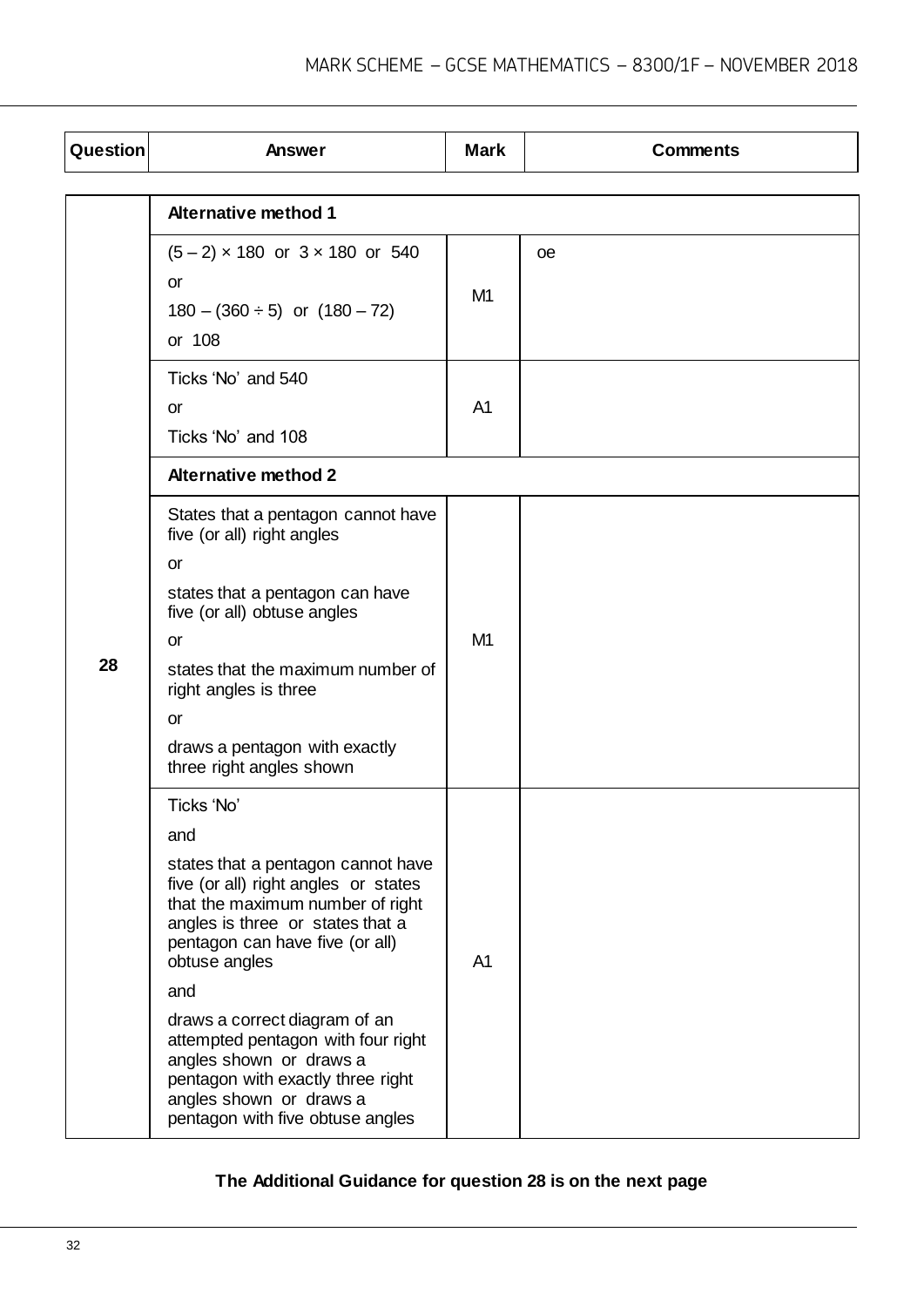| Question   | Answer                                                                                     | Mark | <b>Comments</b> |  |  |
|------------|--------------------------------------------------------------------------------------------|------|-----------------|--|--|
|            | <b>Additional Guidance</b>                                                                 |      |                 |  |  |
| 28<br>cont | If comparing 72° to 90°, they must state that they are referring to the<br>exterior angles |      |                 |  |  |
|            | If 'Yes' is ticked, M1 can still be scored                                                 |      |                 |  |  |
|            | If neither box is ticked, 'No' must be implied by the explanation for<br><b>M1A1</b>       |      |                 |  |  |

|    | <b>Alternative method 1</b>                                                                                                       |                  |                                                                     |                     |  |
|----|-----------------------------------------------------------------------------------------------------------------------------------|------------------|---------------------------------------------------------------------|---------------------|--|
| 29 | $(6^2 = 36$ or $(8^2 = 64$<br>or 100 or $\sqrt{100}$                                                                              | M1               |                                                                     |                     |  |
|    | 10                                                                                                                                | A <sub>1</sub>   |                                                                     |                     |  |
|    | their $10 = 5a$<br>or (their $10^3 = 125a^3$<br>or $1000 = 125a^3$<br>or $8 = a^3$                                                | M <sub>1</sub>   |                                                                     |                     |  |
|    | 2                                                                                                                                 | A <sub>1ft</sub> | ft their 10 with both method marks scored                           |                     |  |
|    | <b>Alternative method 2</b>                                                                                                       |                  |                                                                     |                     |  |
|    | 5 or $a$                                                                                                                          | M1               |                                                                     |                     |  |
|    | 5a                                                                                                                                | A <sub>1</sub>   |                                                                     |                     |  |
|    | their $5a = \sqrt{100}$<br>or their $5a = 10$                                                                                     | M1               | $(a = )\frac{\sqrt{100}}{5}$ or $(a = )\frac{10}{5}$ implies M1A1M1 |                     |  |
|    | 2                                                                                                                                 | A <sub>1ft</sub> | ft their 5a with both method marks scored                           |                     |  |
|    | <b>Additional Guidance</b>                                                                                                        |                  |                                                                     |                     |  |
|    | Use the scheme that gives the better mark                                                                                         |                  |                                                                     |                     |  |
|    | eg1 $\sqrt{14^2}$ = 5a, 14 = 5a, a = 2.8 scores M0A0M1A0 on alt 1 and<br>M1A1M0A0 on alt 2                                        |                  |                                                                     | Award<br>M1A1M0A0   |  |
|    | eg2 $\sqrt{100}$ = 5a <sup>3</sup> , 10 = 5a <sup>3</sup> , a = $\sqrt[3]{2}$ scores M1A1M0A0 on alt 1 and<br>M1A0M1A1ft on alt 2 |                  |                                                                     | Award<br>M1A0M1A1ft |  |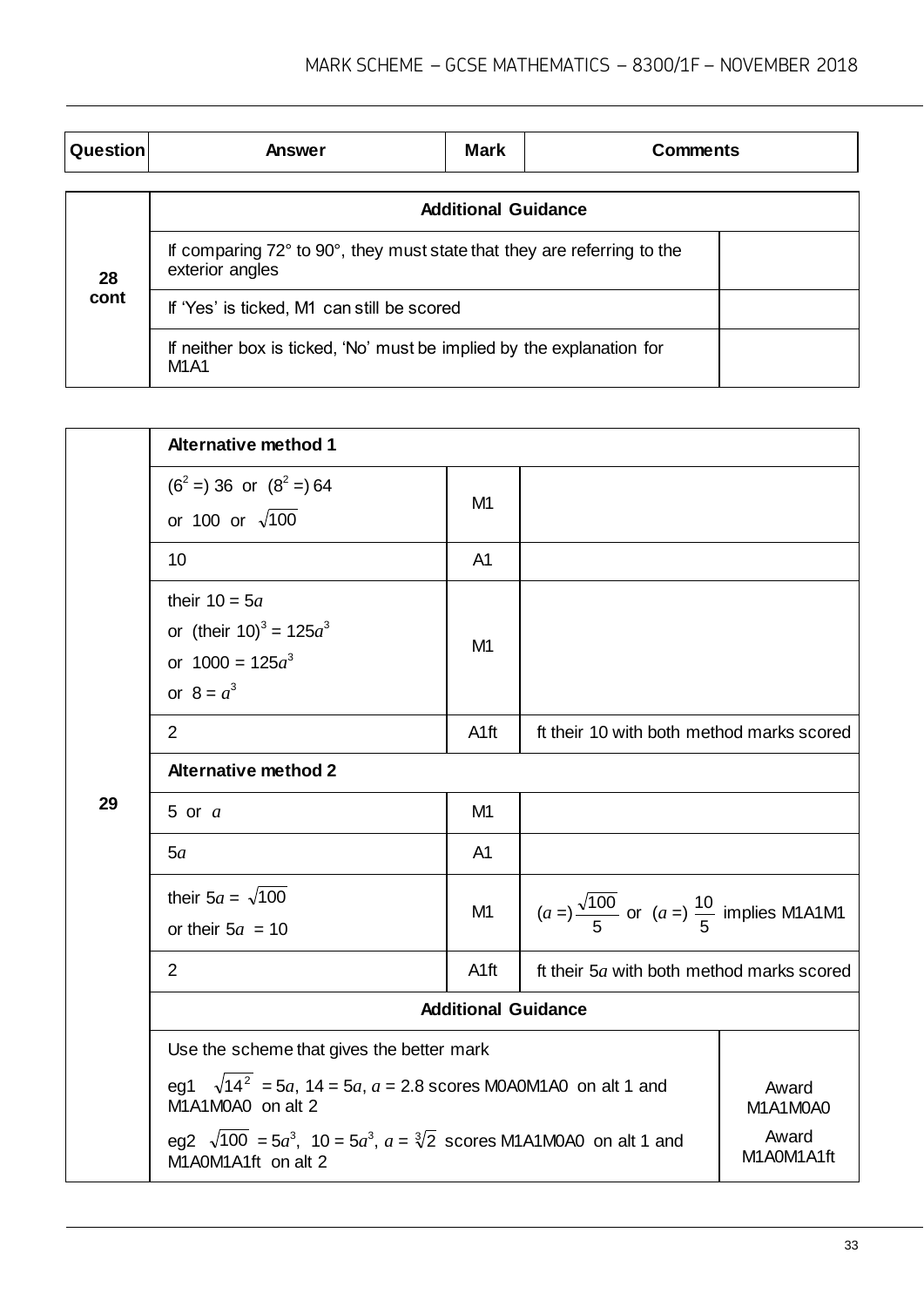| Question | Answer                                                                                                                                                      | <b>Mark</b>        | <b>Comments</b> |  |
|----------|-------------------------------------------------------------------------------------------------------------------------------------------------------------|--------------------|-----------------|--|
| 30       | <b>Alternative method 1</b>                                                                                                                                 |                    |                 |  |
|          | $280 - 80$ or $200$                                                                                                                                         | M1                 |                 |  |
|          | their 200 $\div$ 80 ( $\times$ 100)<br>or $2.5$ ( $\times$ 100)                                                                                             | M <sub>1</sub> dep | <sub>oe</sub>   |  |
|          | 250                                                                                                                                                         | A <sub>1</sub>     |                 |  |
|          | <b>Alternative method 2</b>                                                                                                                                 |                    |                 |  |
|          | $280 \div 80$ or 3.5                                                                                                                                        | M1                 | <b>oe</b>       |  |
|          | $280 \div 80 \times 100 (-100)$<br>or their $3.5 \times 100 (-100)$<br>or $350 (-100)$<br>or (their $3.5 - 1$ ) ( $\times$ 100)<br>or $2.5$ ( $\times$ 100) | M <sub>1</sub> dep | <sub>oe</sub>   |  |
|          | 250                                                                                                                                                         | A <sub>1</sub>     |                 |  |